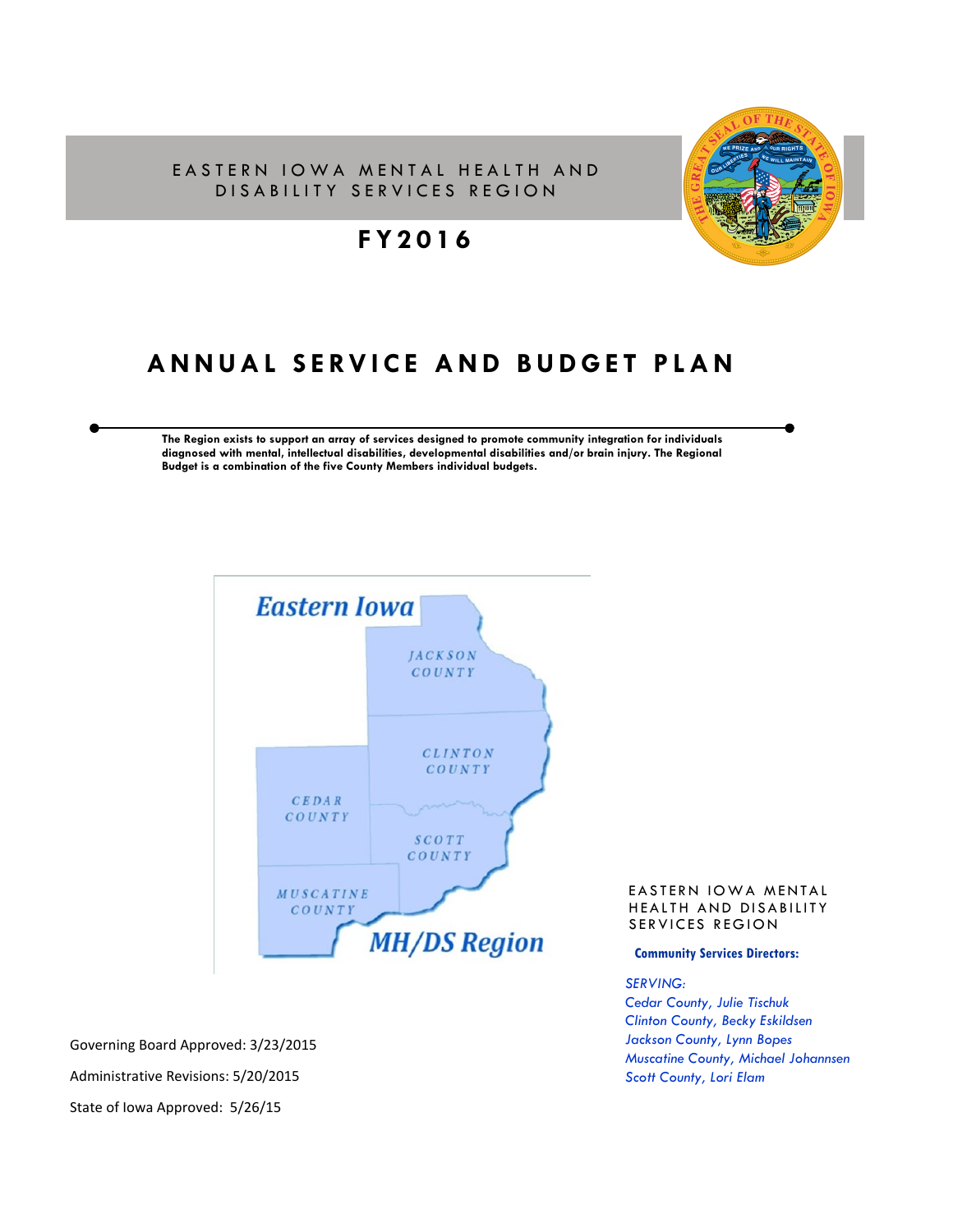# **Table of Contents**

### **ANNUAL SERVICE AND BUDGET PLAN FOR FY16**

| 1)<br>$\left( 2\right)$ |  |
|-------------------------|--|
| 3)                      |  |
| 4)                      |  |
| 5)                      |  |
|                         |  |
|                         |  |
|                         |  |
|                         |  |

#### \*\*\*\*\*\*\*\*\*\*

#### *GUIDING PRINCIPLES*

- $\Box$  The Region must operate in the spirit of cooperation with trust amongst all, with open communication and respect for differences of opinion.
- $\Box$  Each county's property tax dollars should be spent on services for their residents.
- $\Box$  One (1) county, one (1) vote.
- $\Box$  Each county needs to maintain a local presence (local access office) for their residents.
- $\Box$  Each county must provide uniform services while including utilization of an open provider panel.
- $\Box$  The region should not create another layer of government and should maintain current administrative costs, not increase them.
- $\Box$  Case management providers will be designated by the regional Governing Board of Directors.

\*\*\*\*\*\*\*\*\*\*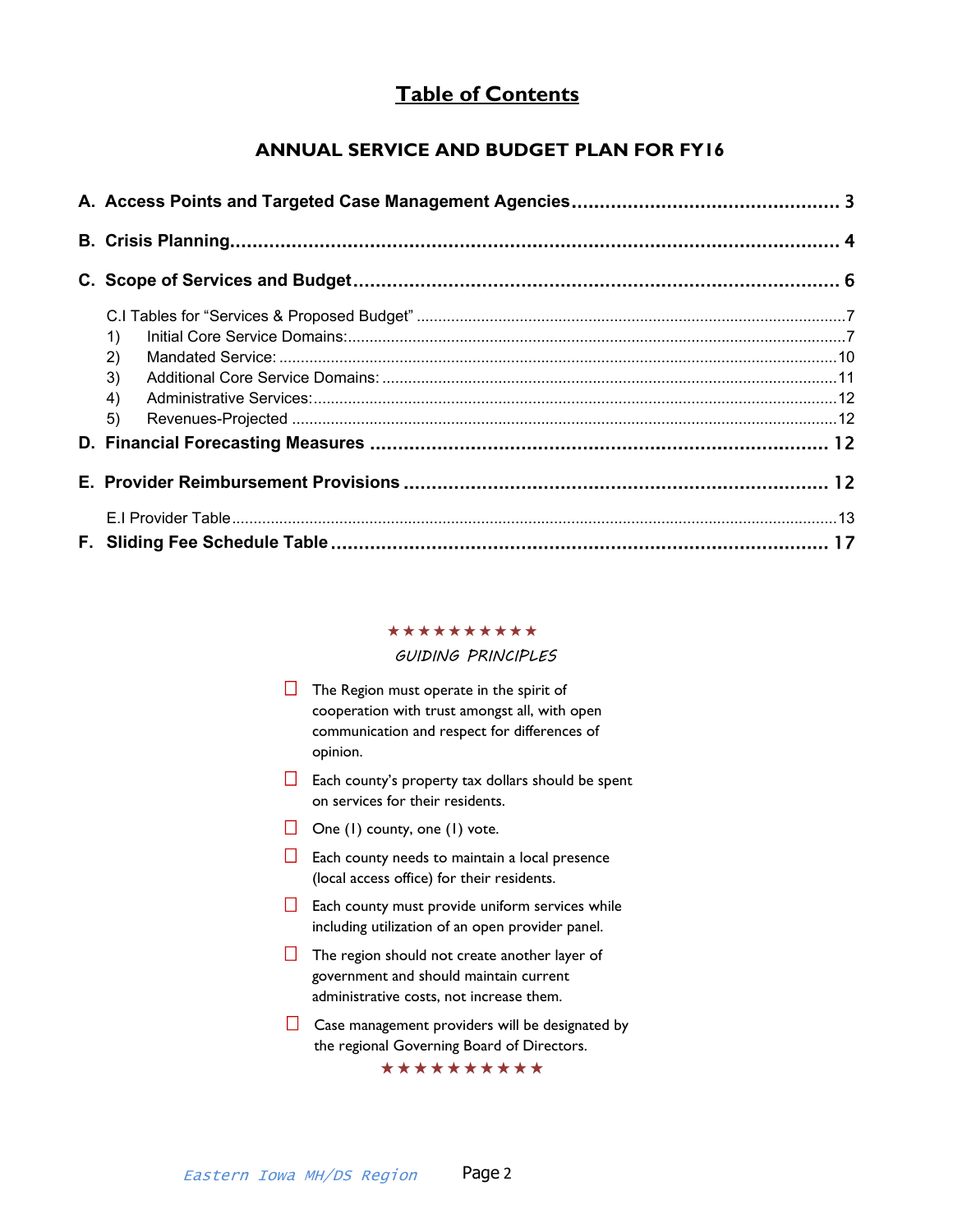# **ANNUAL SERVICE AND BUDGET PLAN FOR FY16**

The Eastern Iowa MH/DS Region, hereafter referred to as the Region, exists to support an array of services designed to promote community integration for individuals with mental illness, intellectual disabilities, developmental disabilities, and/or brain injury. This plan covers the period from July 1, 2015 through June 30, 2016.

### <span id="page-2-0"></span>**A. Access Points and Targeted Case Management Agencies**

1) **Access Points**: An access point is an agency within the Region's service system trained to complete the MH/DS regional applications for individuals with mental illness, intellectual disability, developmental disabilities, and/or brain injury.

The Region shall offer choice and access to cost effective, evidenced based, conflict free Targeted Case Management services as described in Iowa Administrative Code 441-25.21(1)g. The designated case management agencies serving the Region must be accredited by the Department of Human Services.

2) **Targeted Case Management**: Targeted Case Managers (TCM) or other persons providing service coordination while working for the designated provider must meet the qualifications of qualified case managers and supervisors as defined in Iowa Administrative Code 441-24.1 (225C).

On a yearly basis at a Regional Governing Board of Directors meeting, TCM entities will be designated in each county. The CEO/Management Team will review the need for TCM entities in each county within the region and make recommendations to the Governing Board for designation each year based on the following criteria:

- Target Case Management programs located within the region.
- Existing relationships between county case management programs and service coordination/county social work.
- Length of time from referral to assignment.
- Length of time from assignment to service implementation.

The Region has designated the following access points, including TCM agencies:

| a. ACCESS POINTS                                    |                                       |  |  |
|-----------------------------------------------------|---------------------------------------|--|--|
| <b>COUNTY OFFICES:</b>                              | <b>Targeted Case Management</b>       |  |  |
| <b>Cedar County Community Services</b>              | <b>Cedar County Case Management</b>   |  |  |
| 400 Cedar St.                                       | 400 Cedar St.                         |  |  |
| Tipton, IA 52772                                    | Tipton, IA 52772                      |  |  |
| Tele: (563) 886-1726                                | Tele: (563) 886-1726                  |  |  |
| <b>Clinton County Community Supports Department</b> | <b>Clinton County Case Management</b> |  |  |
| 1900 N 3rd St-PO Box 2957                           | 1900 N 3rd St-PO Box 2957             |  |  |
| Clinton, IA 52732                                   | Clinton, IA 52732                     |  |  |
| Tele: (563) 244-0563                                | Tele: (563) 244-0562                  |  |  |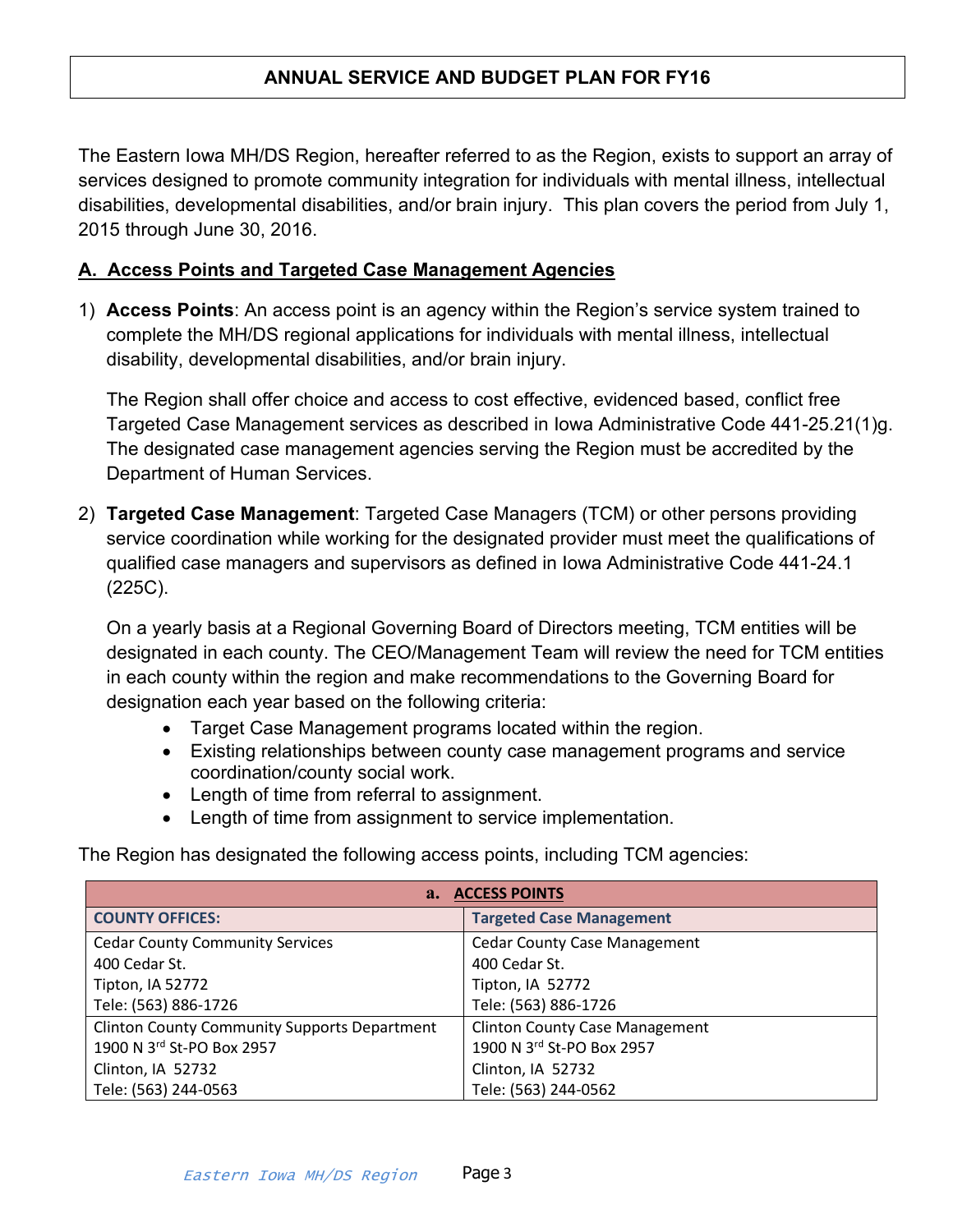| <b>County Offices:</b>                     | <b>Targeted Case Management:</b>        |
|--------------------------------------------|-----------------------------------------|
| Jackson County Mental Health Department    | Jackson County Case Management          |
| 311 W. Platt St.                           | 311 W. Platt St.                        |
| Maquoketa, IA 52060                        | Maquoketa, IA 52060                     |
| Tele: (563) 652-4246                       | Tele: (563) 652-4246                    |
| <b>Muscatine County Community Services</b> | <b>Muscatine County Case Management</b> |
| 315 Iowa Ave.                              | 315 Iowa Ave.                           |
| Muscatine, IA 52761                        | Muscatine, IA 52761                     |
| Tele: (563) 263-7512                       | Tele: (563) 263-7512                    |
| <b>Scott County Community Services</b>     | <b>DHS Targeted Case Management</b>     |
| 600 W. 4 <sup>th</sup> St.                 | 3817 W. Locust St.                      |
| Davenport, IA 52801                        | Davenport, IA 52804                     |
| Tele: (563) 326-8723                       | Tele: (563) 388-1098                    |
|                                            |                                         |

| <b>b.</b> ACCESS POINTS                          |                                                    |  |  |
|--------------------------------------------------|----------------------------------------------------|--|--|
| <b>MENTAL HEALTH AGENCIES:</b>                   |                                                    |  |  |
| <b>Bridgeview Community Mental Health Center</b> | <b>Hillcrest Mental Health Center</b>              |  |  |
| 638 S. Bluff Blvd.                               | 117 S. Olive St.                                   |  |  |
| Clinton, IA 52732                                | Maquoketa, IA 52060                                |  |  |
| Tele: (563) 243-5633                             | Tele: (563) 652-4958                               |  |  |
| <b>Cornerstone Wellness Center</b>               | <b>Mercy Medical Center</b>                        |  |  |
| 1523 S. Bluff Blvd.                              | 1410 N. $4^{th}$ St.                               |  |  |
| Clinton, IA 52732                                | Clinton, IA 52732                                  |  |  |
| Tele: (563) 243-6054                             | Tele: (563) 244-5678                               |  |  |
| <b>CMHC for Mid-Eastern Iowa</b>                 | Vera French Community Mental Health Center- VFCMHC |  |  |
| <b>Community Mental Health Center</b>            | 1441 W. Central Park Ave.                          |  |  |
| 505 E. College St.                               | Davenport, IA 52804                                |  |  |
| Iowa City, IA 52240                              | Tele: (563) 383-1900                               |  |  |
| Tele: (319) 338-7884                             |                                                    |  |  |
| <b>Genesis Medical Center</b>                    |                                                    |  |  |
| 1401 W. Central Park Ave.                        |                                                    |  |  |
| Davenport, IA 52804                              |                                                    |  |  |
| Tele: (563) 421-1000                             |                                                    |  |  |
|                                                  |                                                    |  |  |

### <span id="page-3-0"></span>**B. Crisis Planning**

Crisis preventions, responses and resolutions are a continuum of strategies and services as referenced in IAC 441.25.18(2) c. The goals of the crisis continuum are to engage and to assist individuals at an earlier stage of crisis to avoid the need for more intensive services. Crisis provides the individual stabilization, assessment, and assistance to transition back to the community as a productive member. These services will continue to be developed, implemented and enhanced as a Region.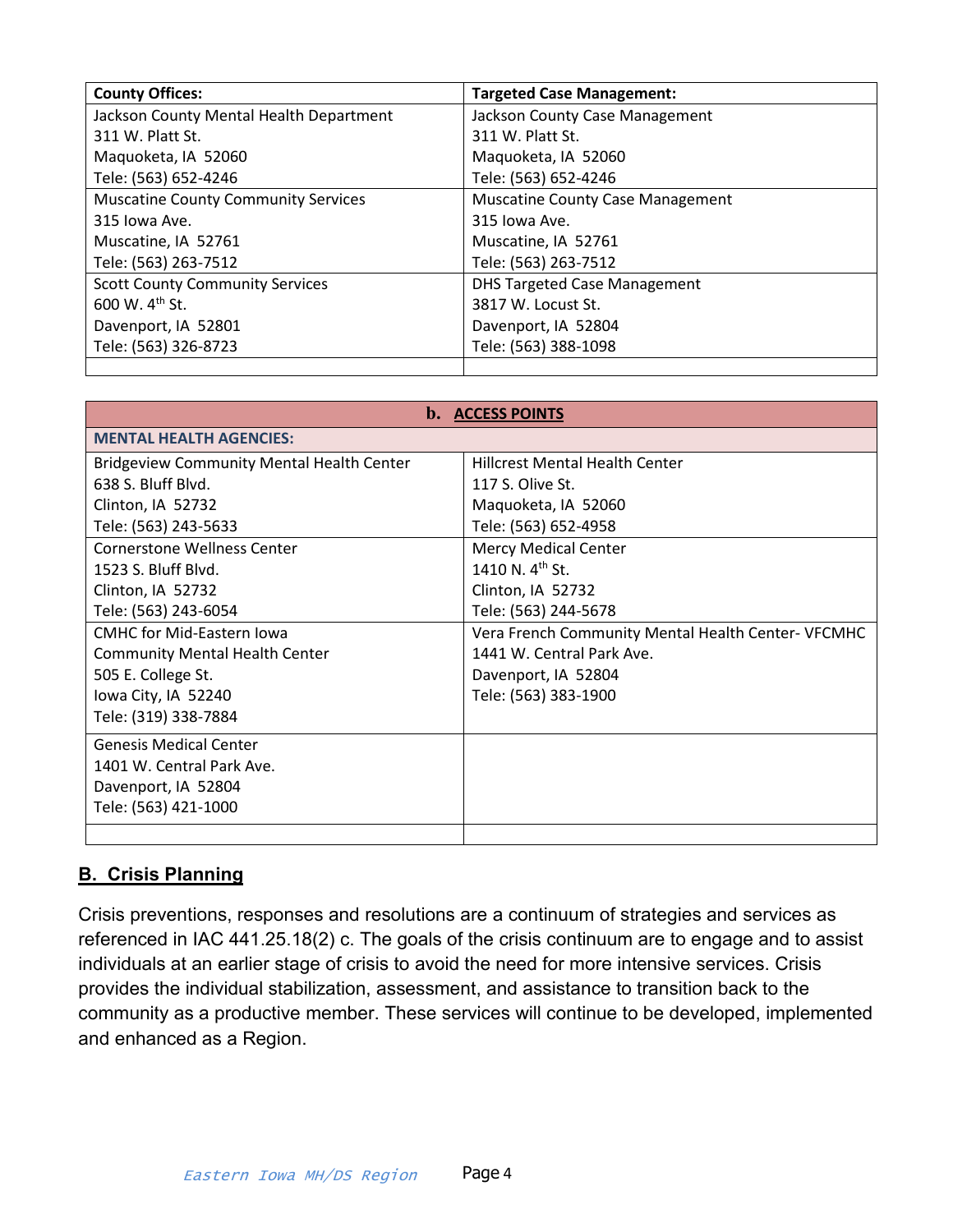There are several services the Region is in the process of developing and implementing. These services are:

- Short Term Crisis Residential and Stabilization Units.
- Crisis Intervention Training (CIT).

There are additional services already in place. The outcomes of these services are to avoid more intensive and costly services such as emergency room visits, inpatient hospitalization and intervention by law enforcement agencies. These services are:

- Funding of preventative services such as psychotropic medications.
- Offering Community Support Programs to individuals not eligible for insurance.
- Mental Health/First Aid Training to stakeholders.
- A pilot project to deflect individuals from inpatient hospital evaluation to an outpatient evaluation under the 229 mental health commitment processes.
- Emergency Lodging Services.
- A collaborative effort with a County Attorney's office to meet with affiants.
- Mental Health services provided to inmates.
- STEP-IN Crisis Intervention for youth.
- Expanding outreach services.

The following chart identifies providers of basic crisis response and resolution provisions, including 24 hour access to crisis response and evaluation.

| <b>Service</b> | <b>Provider</b>                       | Location                  | <b>Contact information</b> |
|----------------|---------------------------------------|---------------------------|----------------------------|
| Crisis         | <b>Bridgeview CMHC</b>                | 638 S Bluff Blvd          | $(563)$ 243-5633           |
|                |                                       | Clinton, IA 52732         |                            |
| Crisis         | <b>CMHC of Mid-Eastern Iowa</b>       | 505 E College St          | $(319)$ 338-3813           |
|                |                                       | lowa City, IA 52240       |                            |
| Crisis         | <b>Genesis Medical Center</b>         | 1401 W Central Park Ave   | $(563)$ 421-1000           |
|                |                                       | Davenport, IA 52804       |                            |
| Crisis         | <b>Hillcrest Mental Health Center</b> | 117 S Olive St            | $(563) 652 - 4958$         |
|                |                                       | Maquoketa, IA 52060       |                            |
| Crisis         | Jackson County Regional Health        | 700 W Grove St            | (563) 652-2474             |
|                | Center                                | Maquoketa, IA 52060       |                            |
| Crisis         | <b>Mercy Medical Center</b>           | 1410 N $4^{\text{th}}$ St | (563) 244-5555             |
|                |                                       | Clinton, IA 52732         |                            |
| Crisis         | Unity Point Clinic                    | 1518 Mulberry Ave         | (563) 264-9100             |
|                |                                       | Muscatine, IA 52761       |                            |
| Crisis         | Vera French Community                 | 1441 W. Central Park Ave  | $(563)$ 383-1900           |
|                | <b>Mental Health Center- VFCMHC</b>   | Davenport, IA 52804       |                            |
|                |                                       |                           |                            |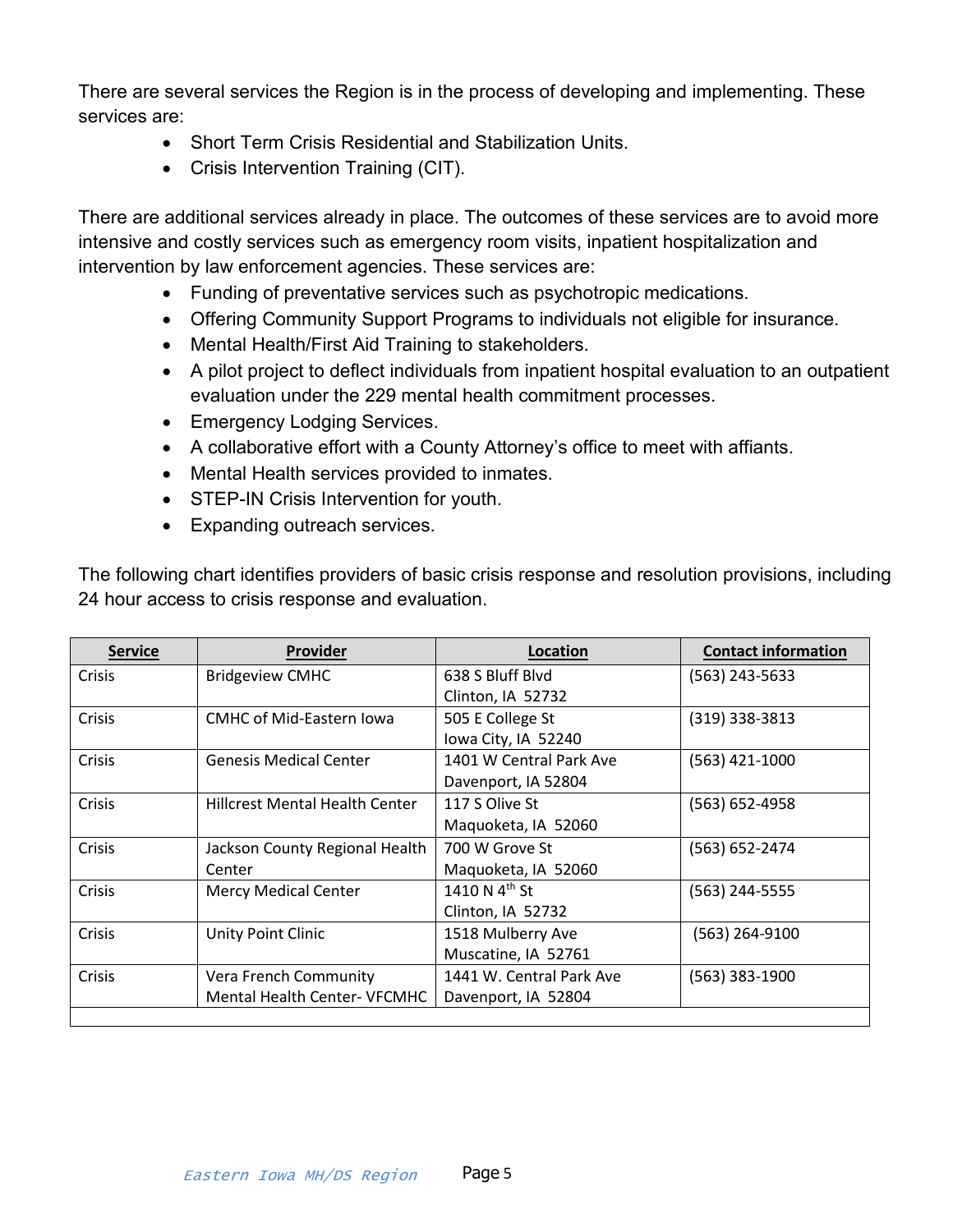## <span id="page-5-0"></span>**C. Scope of Services and Budget**

The annual budget and planning process is utilized to implement core service improvements. The Region collaborates with stakeholders to assess the need and to advocate for adequate funding of services and supports in the initial core and additional core service domains.

An individual applying for funding must meet the general, financial, diagnostic and residency requirements in order to be eligible for assistance. Although the Region is the payer of last resort, the CEO/Management Team will ensure every eligible individual's funding needs are met regardless of funding sources. The Coordinators of Disability Services and Targeted Case Managers will evaluate the individual's needs to determine the type of services that may be appropriate. They will assist the individual to apply for all other available funding sources including medical assistance programs, grants, etc., and also to identify any natural supports that may provide additional assistance.

The Region is responsible for services authorized in accordance with the Regional Management Plan for priority population groups of individuals with a diagnosis of Mental Illness and Intellectual Disability.

- The Region, in accordance with Iowa Administrative Code 441-25.21(1)q, will pay for other population groups, those with a diagnosis of a developmental disability and/or brain injury, who were receiving services paid by the counties prior to forming a region.
	- $\circ$  The funding for those population groups will continue to be available as long as it does not limit or reduce core services and priority population funding.
- Services funded by the Region are subject to change or termination with the development of the annual budget each fiscal year.

The five (5) counties developed individual county FY16 budgets. In developing the budget the Management Team reviewed the historical information regarding expenditures for existing services. In addition, the Management Team has been in conversation with stakeholders regarding crisis services. In particular, the nature of crisis occurring within the Region and what type of services, if available, could assist in managing the crisis in the community and potentially avoid the need for a hospitalization. Also considered was the financial impact of funding for services under an Exception to Policy for any individuals placed on the ID Waiver Waiting List who, for safety reasons, need services funded prior to being assigned a waiver slot.

Those budgets were combined into a Regional budget and on January 12, 2015, the Governing Board of Directors reviewed and adopted the Regional budget. The CEO/Management Team and fiscal agent are responsible for managing and monitoring the budget adopted by the Governing Board. Additionally, the CEO/Management Team has reviewed the access standards in IAC 441- 25.3 and has agreed the budgeted amounts should meet the access standards. Providers have been notified of the access standards and expectations.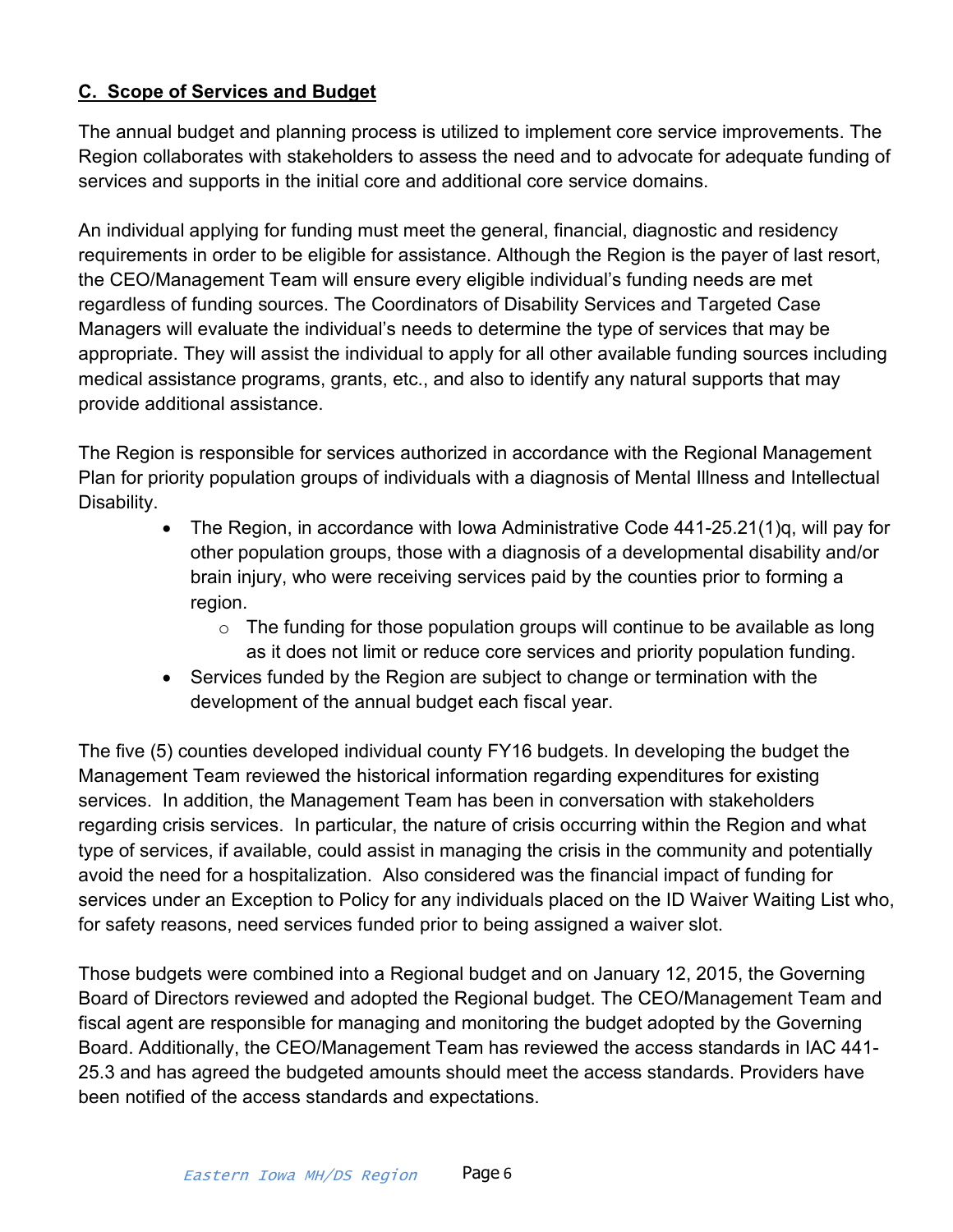Annually, the CEO/Management Team will review the Region's actual expenditures and services provided, stakeholder input and participation, quality assurance implementation findings, waiting list information, progress toward outcomes, and, if any, appeal types and resolutions to determine if gaps in services or barriers to services exist. By December 1<sup>st</sup> of each year, the Annual Report will be submitted to the Iowa Department of Human Services.

| <b>Summary of Budgeted Services</b> |                                         |                 |  |  |
|-------------------------------------|-----------------------------------------|-----------------|--|--|
|                                     | <b>Services</b>                         | <b>Budgeted</b> |  |  |
| 1)                                  | Initial Core Services Domains           | \$3,774,207     |  |  |
| 2)                                  | <b>Mandated Services</b>                | \$480,755       |  |  |
| 3)                                  | <b>Additional Core Services Domains</b> | \$7,538,067     |  |  |
| 4)                                  | <b>Administrative Services</b>          | \$812,050       |  |  |
|                                     | Expenditures-Projected-Total            | \$12,605,079    |  |  |
|                                     |                                         |                 |  |  |
| 5)                                  | <b>Revenue-Carry Over Fund Balance</b>  | \$10,486,665    |  |  |
| 7)                                  | Revenue-Projected                       | \$8,935,873     |  |  |
| 8)                                  | <b>Revenue Projected Total</b>          | \$19,422,538    |  |  |

## <span id="page-6-0"></span>**C.I Tables for "Services & Proposed Budget"**

<span id="page-6-1"></span>

| <b>COA</b> | 1<br><b>Initial Core</b><br><b>Service</b><br><b>Domains:</b> | <b>Description</b>                                                                                                                                                                                                                                                                                                                                                                                                                                                                                                                                                                                                                                   | FY 16 Budget | <b>Access Standards</b>                                                                                                                                                                                                                                                                                     |  |
|------------|---------------------------------------------------------------|------------------------------------------------------------------------------------------------------------------------------------------------------------------------------------------------------------------------------------------------------------------------------------------------------------------------------------------------------------------------------------------------------------------------------------------------------------------------------------------------------------------------------------------------------------------------------------------------------------------------------------------------------|--------------|-------------------------------------------------------------------------------------------------------------------------------------------------------------------------------------------------------------------------------------------------------------------------------------------------------------|--|
| 21375      | Case<br>Management                                            | A service provided by a case manager who assists<br>individuals in gaining access to medical, social,<br>educational, and other services through assessment,<br>development of a care plan, referral, monitor and<br>follow-up using a strengths-based service approach<br>that helps individuals achieve specific desired<br>outcomes.                                                                                                                                                                                                                                                                                                              | \$10,000     |                                                                                                                                                                                                                                                                                                             |  |
| 22000      | Service<br>Management                                         | Activities designed to help individuals and families<br>identify service needs and coordinate service<br>delivery.                                                                                                                                                                                                                                                                                                                                                                                                                                                                                                                                   | \$439,948    | Individuals shall not have to<br>travel more than 30 miles if<br>residing in an urban area or<br>45 miles if residing in a rural<br>area. Individuals shall<br>receive service coordination<br>within 10 days of initial<br>request for services or from<br>being discharged from an<br>inpatient facility. |  |
| 23376      | Coordination<br>Services                                      | A service model that facilitates access to an<br>interdisciplinary array of medical care, behavioral<br>health care, and community-based social services<br>and supports for both children and adults with<br>chronic conditions. Services may include<br>comprehensive care management; care coordination<br>and health promotion; comprehensive transitional<br>care from inpatient to other settings, including<br>appropriate follow-up; individual and family support,<br>which includes authorized representatives; referral<br>to community and social support services, if relevant;<br>and the use of health information technology to link | \$100,000    |                                                                                                                                                                                                                                                                                                             |  |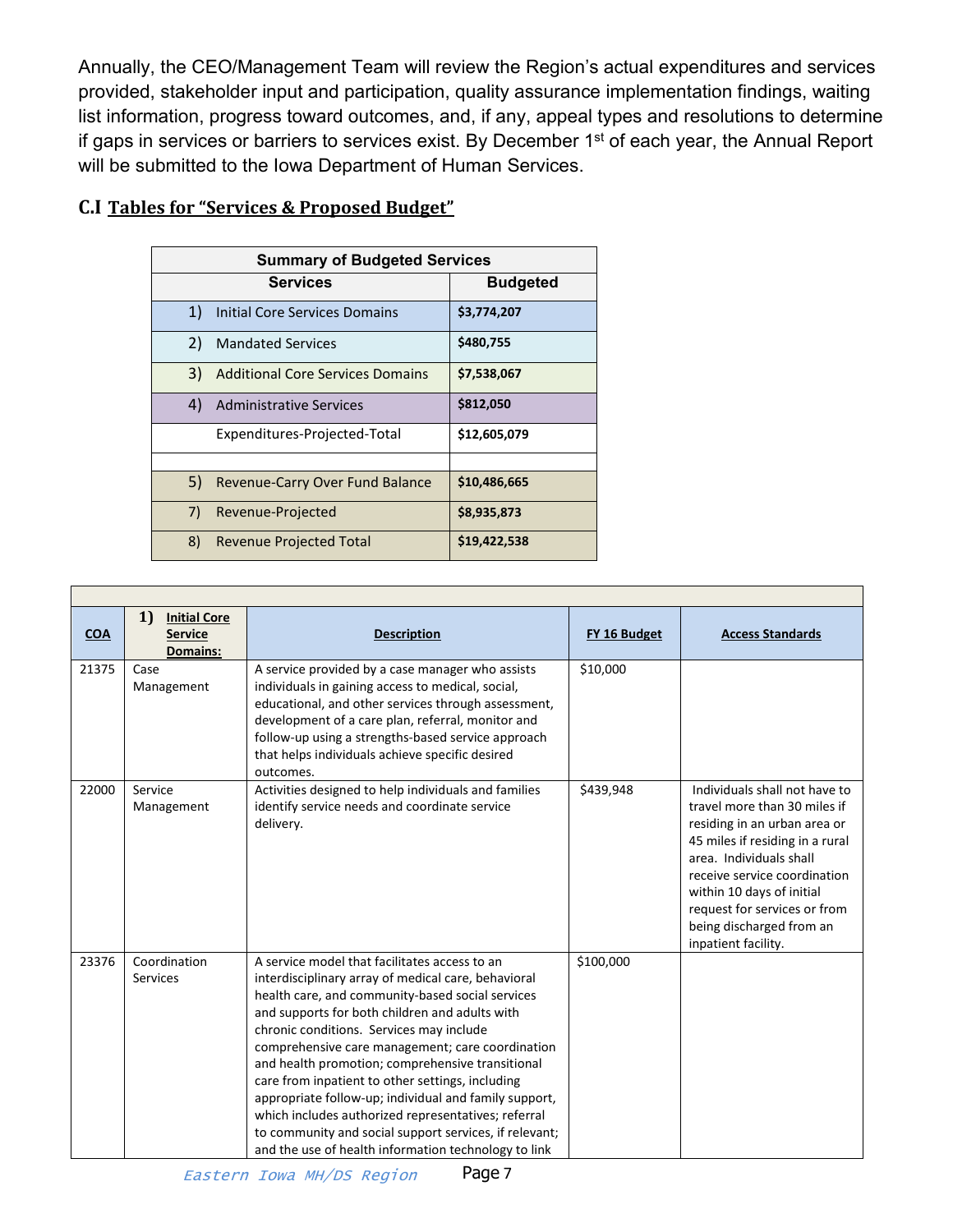| <b>COA</b>     | 1)<br><b>Initial Core</b><br><b>Service</b><br>Domains:                                   | <b>Description</b>                                                                                                                                                                                                                                                                                                                                                                                                                                                                                                                                                                                                                                                                             | FY 16 Budget | <b>Access Standards</b>                                                                                                                                                                 |
|----------------|-------------------------------------------------------------------------------------------|------------------------------------------------------------------------------------------------------------------------------------------------------------------------------------------------------------------------------------------------------------------------------------------------------------------------------------------------------------------------------------------------------------------------------------------------------------------------------------------------------------------------------------------------------------------------------------------------------------------------------------------------------------------------------------------------|--------------|-----------------------------------------------------------------------------------------------------------------------------------------------------------------------------------------|
|                |                                                                                           | services, as feasible and appropriate.                                                                                                                                                                                                                                                                                                                                                                                                                                                                                                                                                                                                                                                         |              |                                                                                                                                                                                         |
| 24376          | Home Health<br>Coordination                                                               | A service model that facilitates access to an<br>interdisciplinary array of medical care, behavioral<br>health care, and community-based social services<br>and supports for both children and adults with<br>chronic conditions. Services may include<br>comprehensive care management; care coordination<br>and health promotion; comprehensive transitional<br>care from inpatient to other settings, including<br>appropriate follow-up; individual and family support,<br>which includes authorized representatives; referral<br>to community and social support services, if relevant;<br>and the use of health information technology to link<br>services, as feasible and appropriate. | \$0          |                                                                                                                                                                                         |
| 32320          | Homemaker-<br>Home Health Aid                                                             | Unskilled medical services which provide direct<br>personal care. This service may include assistance<br>with activities of daily living, such as helping the<br>individual bathe, get in and out of bed, care for hair<br>and teeth, exercise, and take medications as<br>prescribed.                                                                                                                                                                                                                                                                                                                                                                                                         | \$30,000     |                                                                                                                                                                                         |
| 32322          | Home<br>Management<br>Services (include<br>PERS-Personal<br>Emergency<br>Response System) | An electronic device connected to a 24-hour staffed<br>system which allows the individual to access<br>assistance in the event of an emergency.                                                                                                                                                                                                                                                                                                                                                                                                                                                                                                                                                | \$10,000     |                                                                                                                                                                                         |
| 32325          | Respite                                                                                   | A temporary period of relief and support for<br>individuals and their families provided in a variety of<br>settings. The intent is to provide a safe environment<br>with staff assistance for individuals who lack an<br>adequate support system to address current issues<br>related to a disability. Respite may be provided for a<br>defined period of time; respite is either planned or<br>provided in response to a crisis.                                                                                                                                                                                                                                                              | \$27,312     |                                                                                                                                                                                         |
| 32328          | Home & Vehicle<br>Modification                                                            | A service that provides physical modifications to the<br>home or vehicle that directly addresses the medical<br>health or remedial needs of the individual necessary<br>to provide for the health, welfare, and safety of the<br>member and to increase or maintain independence.                                                                                                                                                                                                                                                                                                                                                                                                              | \$6,200      | Lifetime limit equal to HCBS<br>ID waiver service. Provider<br>payment will be no lower<br>than that provided through<br>the HCBS ID waiver.                                            |
| 32329<br>63329 | Supportive<br>Community<br>Living- Daily or<br>Hourly                                     | Services and supports provided in a non-institutional<br>setting to adult individuals with mental illness and/or<br>intellectual disabilities to meet the persons' daily<br>living needs to enhance an individual's ability to<br>regain or attain higher levels of independence or to<br>maximize current levels of functioning.                                                                                                                                                                                                                                                                                                                                                              | \$702,454    |                                                                                                                                                                                         |
| 41305<br>42305 | MH Outpatient<br>Therapy                                                                  | Services will consist of evaluation and treatment<br>provided on an ambulatory basis for the target<br>population including psychiatric evaluation,<br>medication management and individual, family, and<br>group therapy.                                                                                                                                                                                                                                                                                                                                                                                                                                                                     | \$574,762    | Emergency within 15<br>minutes of phone contact.<br>Urgent: within 1 hour of<br>presentation or 24 hours of<br>phone contact. Routine:<br>within 4 weeks of request<br>for appointment. |
| 42306          | Medication<br>Prescribing &<br>Management                                                 | Service has been combined with Mental Health<br>outpatient services                                                                                                                                                                                                                                                                                                                                                                                                                                                                                                                                                                                                                            | \$0          | <b>Standardized Assessment</b><br>support the need for this<br>service.                                                                                                                 |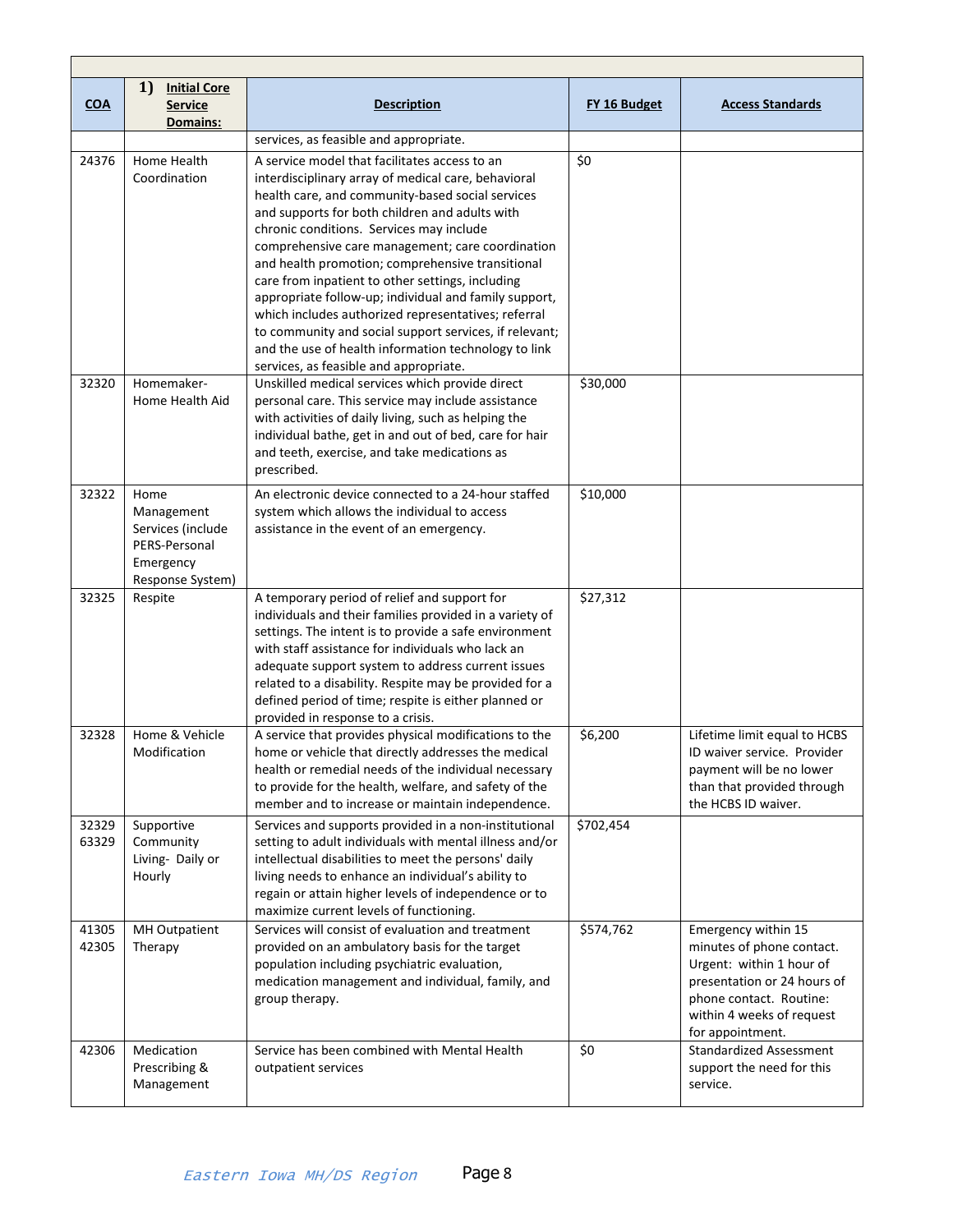| COA   | 1)<br><b>Initial Core</b><br><b>Service</b><br><b>Domains:</b>             | <b>Description</b>                                                                                                                                                                                                                                                                                                                                                                                                                                                                                                                                                 | FY 16 Budget | <b>Access Standards</b>                                                                                                                                             |  |
|-------|----------------------------------------------------------------------------|--------------------------------------------------------------------------------------------------------------------------------------------------------------------------------------------------------------------------------------------------------------------------------------------------------------------------------------------------------------------------------------------------------------------------------------------------------------------------------------------------------------------------------------------------------------------|--------------|---------------------------------------------------------------------------------------------------------------------------------------------------------------------|--|
| 43301 | Assessment &<br>Evaluation<br>(Diagnosis not<br>related to<br>commitments) | The clinical review by a mental health professional of<br>the current functioning of the individual in regard to<br>the situations, needs, strengths, abilities, desires and<br>goals to determine the appropriate level of care.                                                                                                                                                                                                                                                                                                                                  | \$12,380     | Assessment completed<br>within 90 days of notice of<br>enrollment. Individual who<br>has received inpatient<br>treatment shall be assessed<br>within 4 weeks.       |  |
| 44301 | <b>Crisis Evaluation</b>                                                   | The process used to collect information related to<br>the individual's history and needs, strengths, and<br>abilities in order to determine appropriate services or<br>referrals during an acute crisis episode.                                                                                                                                                                                                                                                                                                                                                   | \$425,000    | Within 24 hours                                                                                                                                                     |  |
| 44305 | 24-hour Access to<br>Crisis Response                                       | Program designed to stabilize an acute crisis episode,<br>which is available 24 hours a day, 365 days a year.                                                                                                                                                                                                                                                                                                                                                                                                                                                      | \$46,000     |                                                                                                                                                                     |  |
| 45323 | <b>Family Support</b>                                                      | Services provided by a family support peer specialist<br>that assists the family of an individual to live<br>successfully in the family or community including, but<br>not limited to, education and information, individual<br>advocacy, family support groups, and crisis response.                                                                                                                                                                                                                                                                              | \$30,000     |                                                                                                                                                                     |  |
| 45366 | Peer Support                                                               | A program provided by a peer support specialist<br>including but not limited to education and<br>information, individual advocacy, family support<br>groups, crisis response, and respite to assist<br>individuals in achieving stability in the community.                                                                                                                                                                                                                                                                                                        | \$55,000     | Individuals receiving<br>recovery services shall not<br>have to travel more than 30<br>miles if residing in urban<br>area or 45 miles if residing in<br>rural area. |  |
| 50362 | Prevocational<br><b>Services</b>                                           | Services that focus on developing generalized skills to<br>prepare an individual for employment. Prevocational<br>training topics include but are not limited to<br>attendance, safety skills, following directions, and<br>staying on task.                                                                                                                                                                                                                                                                                                                       | \$25,000     |                                                                                                                                                                     |  |
| 50364 | Job Development                                                            | Services that assist individuals in preparing for,<br>securing and maintaining gainful, competitive<br>employment. Employment will be integrated into<br>normalized work settings, will provide pay of at least<br>minimum wage, and will be based on the individual's<br>skills, preferences, abilities, and talents. Services<br>assist individuals seeking employment to develop or<br>re-establish skills, attitudes, personal characteristics,<br>interpersonal skills, work behaviors, and functional<br>capacities to achieve positive employment outcomes. | \$92,109     | Referral shall be within 60<br>days of request for such<br>service.                                                                                                 |  |
| 50367 | Day Habilitation                                                           | Services to assist/support an individual in<br>developing/maintaining life skills and community<br>integration. Services will enable or enhance the<br>individual's functioning, physical and emotional<br>health and development, language and<br>communication development, cognitive functioning,<br>socialization and community integration, functional<br>skill development, behavior management,<br>responsibility and self-direction, daily living activities,<br>self-advocacy skills, or mobility.                                                        | \$67,735     |                                                                                                                                                                     |  |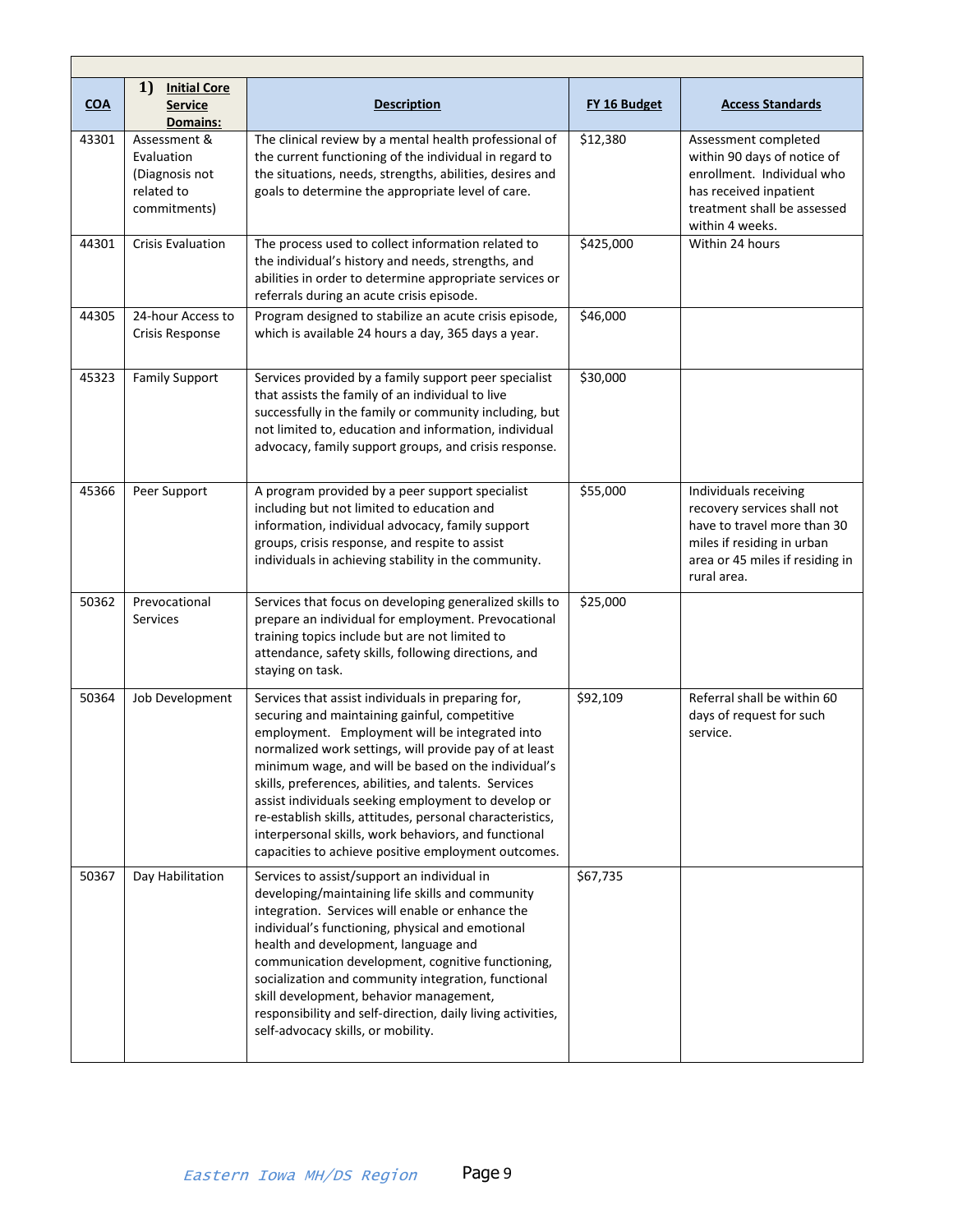| <b>COA</b>     | 1<br><b>Initial Core</b><br><b>Service</b> | <b>Description</b>                                                                                                                                                                                                                                                                                                                                                                                                                                                                                                                                                                                                                                                                                                                                                   | FY 16 Budget   | <b>Access Standards</b>                                                                                                                                                                                                              |
|----------------|--------------------------------------------|----------------------------------------------------------------------------------------------------------------------------------------------------------------------------------------------------------------------------------------------------------------------------------------------------------------------------------------------------------------------------------------------------------------------------------------------------------------------------------------------------------------------------------------------------------------------------------------------------------------------------------------------------------------------------------------------------------------------------------------------------------------------|----------------|--------------------------------------------------------------------------------------------------------------------------------------------------------------------------------------------------------------------------------------|
|                | <b>Domains:</b>                            |                                                                                                                                                                                                                                                                                                                                                                                                                                                                                                                                                                                                                                                                                                                                                                      |                |                                                                                                                                                                                                                                      |
| 50368          | Supported<br>Employment                    | An approach to helping individuals participate as<br>much as possible in competitive work in integrated<br>work settings that are consistent with the strengths,<br>resources, priorities, concerns, abilities, capabilities,<br>interests, and informed choice of the individuals.<br>Services are targeted for individuals with significant<br>disabilities for whom competitive employment has<br>not traditionally occurred; or for whom competitive<br>employment has been interrupted or intermittent as<br>a result of a significant disability including either<br>individual or group supported employment, or both,<br>consistent with evidence-based practice standards<br>published by the Substance Abuse and Mental Health<br>Services Administration. | \$126.412      |                                                                                                                                                                                                                                      |
| 71319<br>73319 | <b>MH</b> Inpatient<br>Treatment           | Acute inpatient mental health services are 24-hour<br>settings that provide services to individuals with<br>acute psychiatric conditions. The primary goal is to<br>provide a comprehensive evaluation, rapidly stabilize<br>symptoms, address health and safety needs and<br>develop a comprehensive and appropriate discharge<br>plan.                                                                                                                                                                                                                                                                                                                                                                                                                             | \$993,895      | Receive treatment within 24<br>hours. Available at any state<br>or private mental health unit<br>in Iowa at host region<br>contractual rate. In the<br>absence of a contract.<br>reimbursement will be the<br>current Medicaid rate. |
|                |                                            | <b>TOTAL</b><br><b>Initial Core Service Domain</b>                                                                                                                                                                                                                                                                                                                                                                                                                                                                                                                                                                                                                                                                                                                   | \$3,774,207.00 |                                                                                                                                                                                                                                      |
|                |                                            |                                                                                                                                                                                                                                                                                                                                                                                                                                                                                                                                                                                                                                                                                                                                                                      |                |                                                                                                                                                                                                                                      |

<span id="page-9-0"></span>

| <b>COA</b>                       | 2)<br><b>Mandated</b>                                                                                                                           | <b>Description</b>                                                                           | FY16 Budget | <b>Access Standards</b> |
|----------------------------------|-------------------------------------------------------------------------------------------------------------------------------------------------|----------------------------------------------------------------------------------------------|-------------|-------------------------|
|                                  | Service:                                                                                                                                        |                                                                                              |             |                         |
| 74300<br>74353<br>74393<br>75395 | <b>Commitment Related</b><br>Services (Evaluations,<br>Sheriff,<br>Transportation, Legal<br>Representation,<br><b>Mental Health</b><br>Advocate | Court ordered services related to mental<br>health commitments per Iowa Code Chapter<br>229. | \$480,755   |                         |
|                                  |                                                                                                                                                 | <b>TOTAL</b><br><b>Mandated Services</b>                                                     | \$480,755   |                         |
|                                  |                                                                                                                                                 |                                                                                              |             |                         |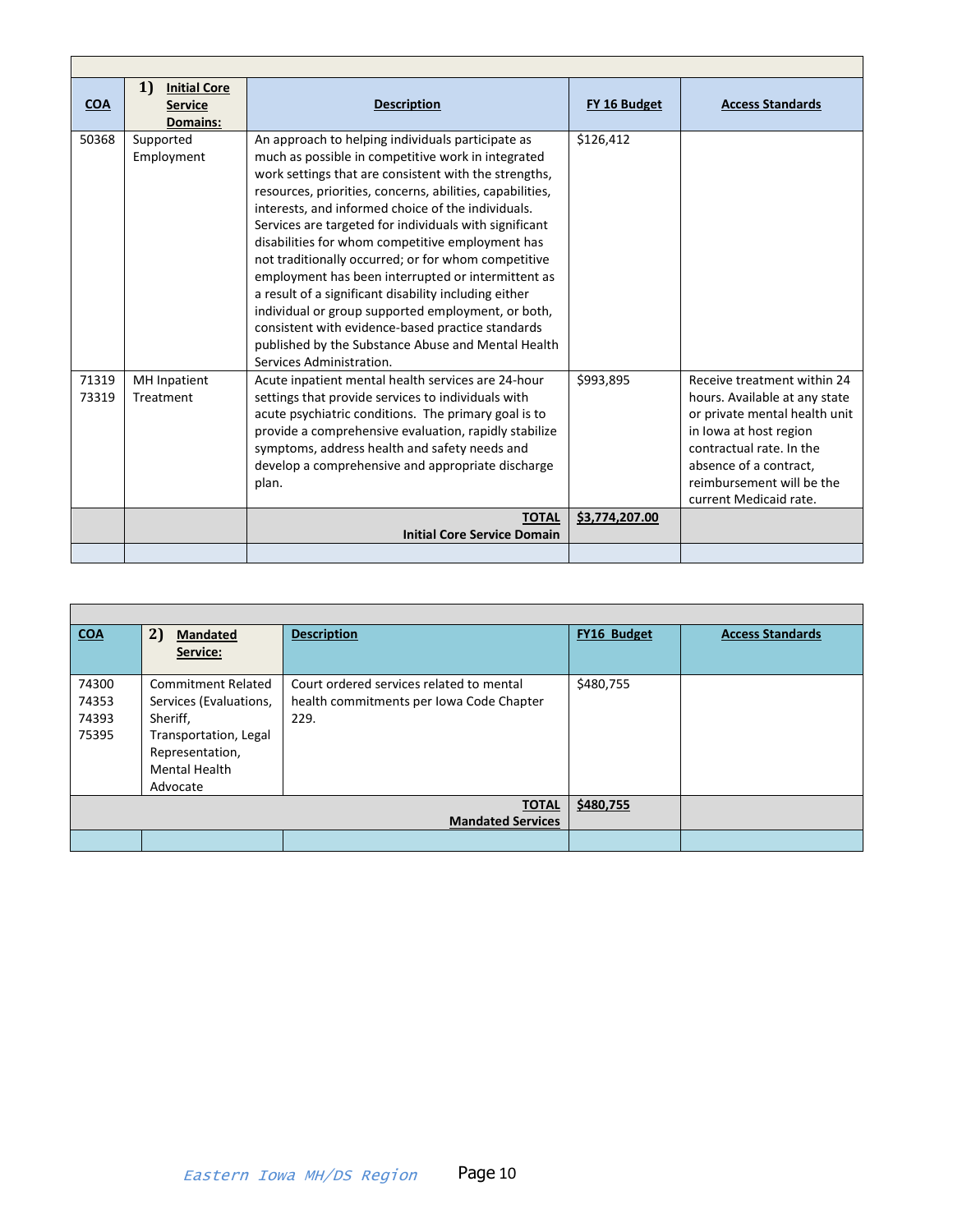<span id="page-10-0"></span>

| <b>COA</b>                                | 3)<br><b>Additional Core</b><br><b>Service Domains:</b>      | <b>Description</b>                                                                                                                                                                                                                                                                                                                                                                | <b>FY16 Budget</b> | <b>Access Standards</b>                                                                                        |
|-------------------------------------------|--------------------------------------------------------------|-----------------------------------------------------------------------------------------------------------------------------------------------------------------------------------------------------------------------------------------------------------------------------------------------------------------------------------------------------------------------------------|--------------------|----------------------------------------------------------------------------------------------------------------|
| 31354                                     | Transportation<br>(non-sheriff)                              | Transportation to day habilitation and<br>vocational programs, supported<br>employment jobs and psychiatric<br>services/appointments.                                                                                                                                                                                                                                             | \$184,288          |                                                                                                                |
| 32326                                     | Public Guardian/<br>Conservator                              | Services provided as required by the court<br>system to handle the personal business of<br>an individual.                                                                                                                                                                                                                                                                         | \$51,292           |                                                                                                                |
| 32327                                     | Representative<br>Protective Payee                           | Services provided to manage an<br>individual's disability benefits.                                                                                                                                                                                                                                                                                                               | \$105,196          |                                                                                                                |
| 33340                                     | Rent Payment (Initial &<br>Time Limit)                       |                                                                                                                                                                                                                                                                                                                                                                                   | \$4,000            |                                                                                                                |
| 33345                                     | <b>Ongoing Rent Subsidy</b>                                  |                                                                                                                                                                                                                                                                                                                                                                                   | \$1,000            |                                                                                                                |
| 41306                                     | Prescription<br><b>Medications</b>                           | Prescription psychiatric medications and<br>associated lab work for persons having a<br>mental health diagnosis.                                                                                                                                                                                                                                                                  | \$209,021          | All other means of payment<br>must be considered first.<br>Will pay for 60 days until<br>insurance is approved |
| 42363                                     | Day Treatment Services                                       | Day Treatment Services is for<br>individualized services emphasizing<br>mental health treatment and intensive<br>psychiatric rehabilitation activities<br>designed to increase the consumer's<br>ability to function independently or<br>facilitate transition from a residential<br>placement.                                                                                   | \$824.00           |                                                                                                                |
| 42396                                     | <b>Community Support</b><br>Programs                         | Comprehensive programs to meet<br>individual treatment and support needs in<br>a community setting. These services are<br>designed to assist individuals in achieving<br>or maintaining their highest level of<br>functioning in the community. The goal is<br>for consumers to develop adequate<br>natural support systems in which to<br>achieve their desired quality of life. | \$275,430          |                                                                                                                |
| 44312                                     | Crisis Stabilization<br><b>Community Based</b>               |                                                                                                                                                                                                                                                                                                                                                                                   | \$1,200,931        |                                                                                                                |
| 44313                                     | <b>Crisis Stabilization</b><br>Residential                   |                                                                                                                                                                                                                                                                                                                                                                                   | \$28,000           |                                                                                                                |
| 44346                                     | 24 hr Telephone Crisis<br>Hotline                            | Program that operates a crisis hotline to<br>relieve distress in pre-crisis and crisis<br>situations, reduce the risk of escalation,<br>arrange for emergency on-site responses,<br>and refer callers to appropriate services.                                                                                                                                                    | \$222,400          |                                                                                                                |
| 46305                                     | <b>Mental Health services</b><br>(Jail)                      | (Outpatient) Outpatient mental health<br>services provided to individuals in criminal<br>justice settings.                                                                                                                                                                                                                                                                        | \$91,310           |                                                                                                                |
| 46422                                     | <b>Crisis Prevention</b><br>Training                         |                                                                                                                                                                                                                                                                                                                                                                                   | \$10,000           |                                                                                                                |
| 50360                                     | Sheltered Workshop                                           | Services designed to lead to competitive<br>employment.                                                                                                                                                                                                                                                                                                                           | \$1,403,448        |                                                                                                                |
| 63314<br>63315<br>64314<br>64315<br>64316 | <b>Residential Care</b><br>Facilities (RCF) and<br>(RCF/PMI) | Licensed community facilities providing<br>care and treatment with the intent to<br>move to a less restrictive living<br>environment                                                                                                                                                                                                                                              | \$3,750,927        |                                                                                                                |
|                                           |                                                              | <b>TOTAL</b><br><b>Additional Core Services</b>                                                                                                                                                                                                                                                                                                                                   | \$7,538,067.00     |                                                                                                                |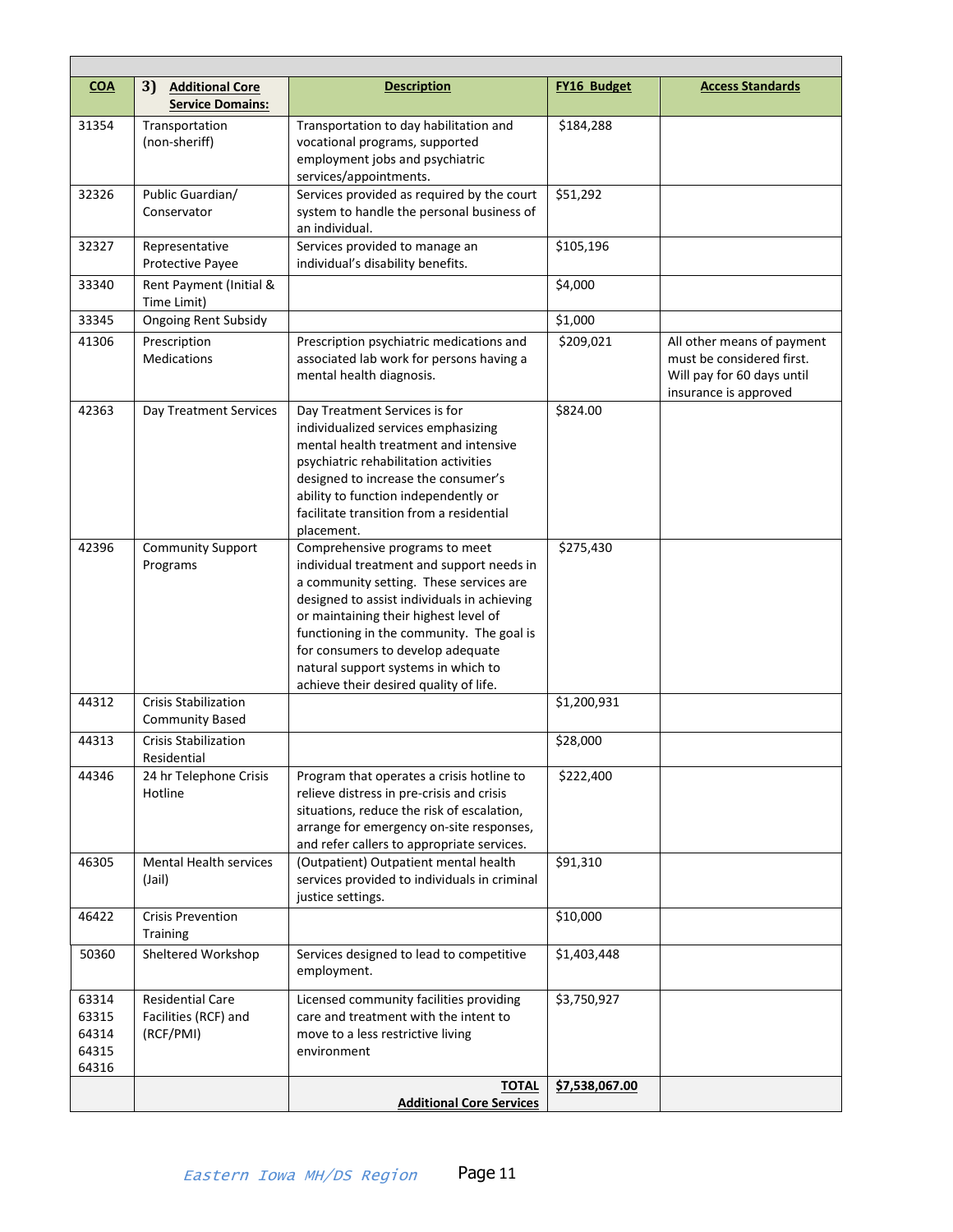<span id="page-11-0"></span>

|       | 4) Administrative<br><b>Services:</b>                                                 | <b>Description</b>                                                                                          | <b>FY16 Budget</b> | <b>Access Standards</b> |
|-------|---------------------------------------------------------------------------------------|-------------------------------------------------------------------------------------------------------------|--------------------|-------------------------|
| 05000 | <b>Public Education</b><br><b>Services</b>                                            | To educate the public about the realities<br>of mental health and mental illness and<br>services available. | \$2,000            |                         |
| 11000 | Direct Administration<br>Administrative and<br><b>Administrative Costs-</b><br>Region | Activities necessary to manage the<br>service system.                                                       | \$785,991          |                         |
| 12000 | Purchased<br>Administrative<br>(contracts, etc)                                       |                                                                                                             | \$24,059           |                         |
|       |                                                                                       | <b>TOTAL</b><br><b>Administrative Services</b>                                                              | \$812,050.00       |                         |

<span id="page-11-1"></span>

| 5)<br><b>Revenues-Projected</b>           |                                       |  |  |  |  |  |  |  |  |
|-------------------------------------------|---------------------------------------|--|--|--|--|--|--|--|--|
| <b>Types of Revenue</b>                   | <b>EIMH Region Consolidated FY 16</b> |  |  |  |  |  |  |  |  |
| Levy                                      | \$8,644,295                           |  |  |  |  |  |  |  |  |
| <b>Equalization Funds</b>                 | \$0                                   |  |  |  |  |  |  |  |  |
| <b>Social Services Block Grant (SSBG)</b> | \$0                                   |  |  |  |  |  |  |  |  |
| <b>Misc</b>                               | \$291,578                             |  |  |  |  |  |  |  |  |
| <b>Revenue Totals:</b>                    | \$8,935,873                           |  |  |  |  |  |  |  |  |

# <span id="page-11-2"></span>**D. Financial Forecasting Measures**

Historical service utilization is the starting point for all financial projections. Throughout the year, the CEO/Management Team and the Regional Advisory Committee will identify unmet needs and areas for service development, which will be incorporated into subsequent strategic plans and budgets. Strategic plan priorities will be identified throughout FY16 with the input from the Regional Advisory Committee and the Governing Board. The Region is continuing to develop a continuum of Crisis Services. The costs projected are unknown at this time.

### <span id="page-11-3"></span>**E. Provider Reimbursement Provisions**

The Region may contract with MH/DS providers whose base of operation is in the region or they may use a rate agreement. The Region may also honor contracts/rate agreements with other regions and may also develop contracts/rate agreements with providers not based in the region. A contract/rate agreement may not be required for a one-time or "as needed" service.

The Region will use a "fee for service" reimbursement methodology for all of its services with the exception of Crisis Services. As this service is developed, the Region may provide funding through a capacity grant (block grant) mechanism, or a "system of care approach", to ensure the program is available and operational 24/7. The "system of care approach" will also be considered for other services when necessary. The Region intends to use non-traditional providers when appropriate.

The Region's service contracts/rate agreements require providers meet all applicable licensure, accreditation or certification standards. Successful attainment of positive outcomes, individual and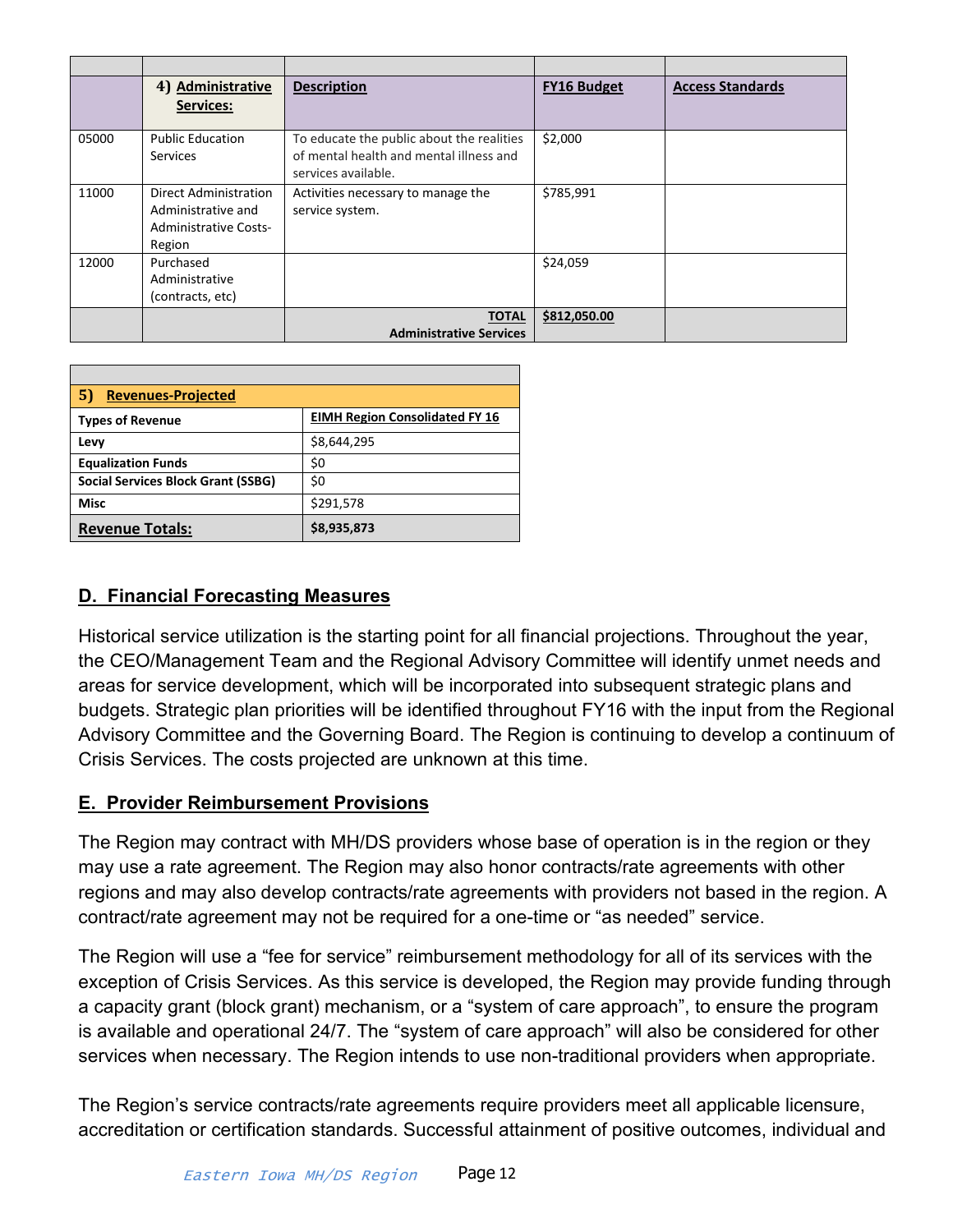family satisfaction, and cost effectiveness measures are important factors in continued network participation.

The network participation within the Region continues to move forward in collaboration with Iowa State Association of Counties (ISAC) and Iowa Association of Community Providers (IACP) to identify standardized outcomes, including ways to develop financial incentives for obtaining high performance individual outcomes and cost effectiveness of services. The Region will offer opportunities for training, mentoring and support to providers who desire to increase their capabilities and success rate. The Community Services Network (CSN) will be the standardized program used for data collection.

<span id="page-12-0"></span>

| <b>E.I Provider Table</b>                    |                          |              |              |                        |                                                                                                                                              |  |  |  |  |  |  |
|----------------------------------------------|--------------------------|--------------|--------------|------------------------|----------------------------------------------------------------------------------------------------------------------------------------------|--|--|--|--|--|--|
| <b>Provider Name</b>                         | <b>Address</b>           | <b>City</b>  | <b>State</b> | $\mathbf{Zip}$<br>code | <b>Services Provided</b>                                                                                                                     |  |  |  |  |  |  |
| A Plus Home Health Care                      | 890 43rd Ave.            | Moline       | IL           | 61265                  | Home Health Aide                                                                                                                             |  |  |  |  |  |  |
| Abbe Center for CMH                          | 520 11th St. NW          | Cedar Rapids | IA           | 52405                  | <b>Outpatient Therapy</b><br><b>Medication Management</b>                                                                                    |  |  |  |  |  |  |
| ARC of Southeast Iowa                        | 2620 Muscatine Ave.      | Iowa City    | IA           | 52240                  | <b>Residential Supported</b><br>Employment                                                                                                   |  |  |  |  |  |  |
| Bear Creek Therapy                           | 229 S. Main St., Suite 1 | Maquoketa    | IA           | 52060                  | <b>Outpatient Therapy</b>                                                                                                                    |  |  |  |  |  |  |
| <b>Bridgeview CMHC</b>                       | 638 S. Bluff Blvd.       | Clinton      | IA           | 52732                  | <b>Outpatient Therapy</b><br>Medication-Management<br>Community Support-<br>Program<br>Integrated Health Home<br><b>Crisis Stabilization</b> |  |  |  |  |  |  |
| Candlelight Services LLC                     | 3901 Marquette St.       | Davenport    | IA           | 52806                  | Transportation                                                                                                                               |  |  |  |  |  |  |
| <b>Cedar County Case Management</b>          | 400 Cedar St.            | Tipton       | IA           | 52772                  | <b>Targeted Case Management</b>                                                                                                              |  |  |  |  |  |  |
| <b>Cedar County Community Services</b>       | 400 Cedar St.            | Tipton       | IA           | 52772                  | <b>Service Coordination</b><br>Outreach                                                                                                      |  |  |  |  |  |  |
| Crossroads/Cedar Employment<br>Opportunities | 401 W. 9th St.           | Tipton       | IA           | 52772                  | Vocational                                                                                                                                   |  |  |  |  |  |  |
| <b>Clinton County Case Management</b>        | PO Box 2957              | Clinton      | IA           | 52732                  | <b>Targeted Case Management</b>                                                                                                              |  |  |  |  |  |  |
| <b>Clinton County Community</b><br>Supports  | PO Box 2957              | Clinton      | IA           | 52732                  | Service Coordination<br>Guardianship<br>Outreach                                                                                             |  |  |  |  |  |  |
| <b>Clinton MTA</b>                           | 1320 S. 2nd St.          | Clinton      | IA           | 52732                  | Transportation                                                                                                                               |  |  |  |  |  |  |
| <b>CMHC of Mid-Eastern Iowa</b>              | 505 E. College St.       | Iowa City    | IA           | 52240                  | <b>Outpatient Therapy</b><br><b>Medication Management</b><br>Integrated Health Home<br><b>Crisis Stabilization</b>                           |  |  |  |  |  |  |
| <b>Community Health Care</b>                 | 500 W. River Dr.         | Davenport    | IA           | 52801                  | <b>Health Home</b><br>Medication                                                                                                             |  |  |  |  |  |  |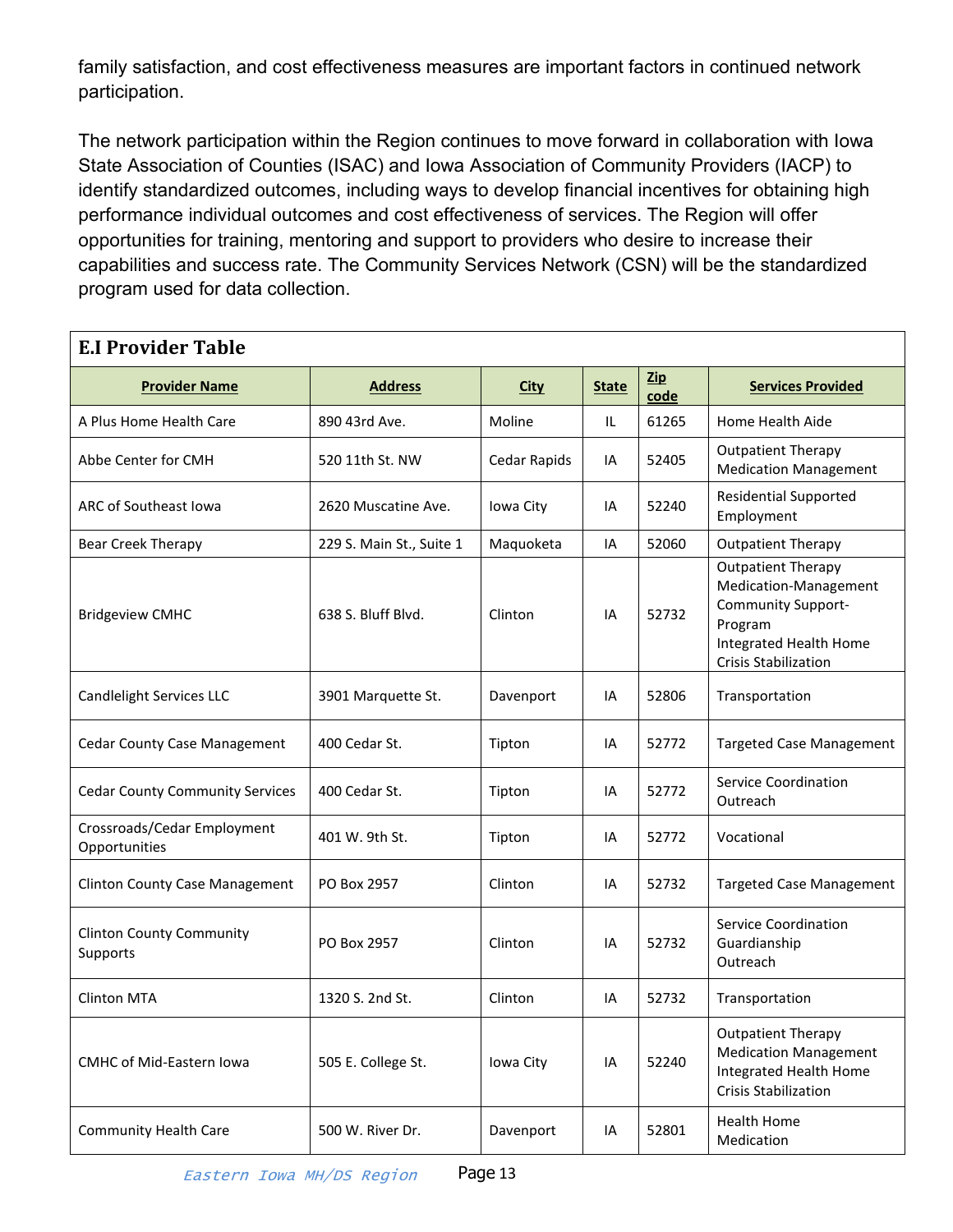| <b>E.I Provider Table</b>                                     |                                 |                   |              |                    |                                                                                                                    |  |  |  |  |  |
|---------------------------------------------------------------|---------------------------------|-------------------|--------------|--------------------|--------------------------------------------------------------------------------------------------------------------|--|--|--|--|--|
| <b>Provider Name</b>                                          | <b>Address</b>                  | <b>City</b>       | <b>State</b> | <b>Zip</b><br>code | <b>Services Provided</b>                                                                                           |  |  |  |  |  |
| Compassion Counseling Inc.                                    | 2435 Kimberly Rd.,<br>Suite 145 | Bettendorf        | IA           | 52722              | <b>Outpatient Therapy</b><br><b>Medication Management</b>                                                          |  |  |  |  |  |
| Compassion Counseling Inc.                                    | 3500 Oakview Dr. Ste. C         | Muscatine         | IA           | 52761              | <b>Outpatient Therapy</b><br><b>Medication Management</b>                                                          |  |  |  |  |  |
| <b>Consumer Designed Services</b>                             | 124 E. 2nd St.                  | Muscatine         | IA           | 52761              | Residential                                                                                                        |  |  |  |  |  |
| <b>Cornerstone Wellness</b>                                   | 1523 S. Bluff Blvd.             | Clinton           | IA           | 52732              | <b>Outpatient Therapy</b><br><b>Medication Management</b>                                                          |  |  |  |  |  |
| Counseling for Healing Center                                 | 22834 Hwy. 64                   | Maquoketa         | IA           | 52060              | <b>Outpatient Therapy</b>                                                                                          |  |  |  |  |  |
| Crossroads Inc.                                               | 1424 Houser St.                 | Muscatine         | IA           | 52761              | Vocational<br>Residential                                                                                          |  |  |  |  |  |
| DAC, Inc.                                                     | 1710 E. Maple St.               | Maquoketa         | IA           | 52060              | Vocational<br>Residential<br>Representative Payee                                                                  |  |  |  |  |  |
| Delaware/Dubuque/Jackson<br><b>Regional Transit Authority</b> | 7600 Commerce St.               | Dubuque           | IA           | 52002              | Transportation                                                                                                     |  |  |  |  |  |
| <b>DHS Targeted Case Management</b>                           | 3817 W. Locust St.              | Davenport         | IA           | 52804              | Case Management                                                                                                    |  |  |  |  |  |
| Families, Inc.                                                | 233 S. 2 <sup>nd</sup> St.      | West branch       | IA           | 52358              | <b>Outpatient Therapy</b>                                                                                          |  |  |  |  |  |
| Family Counseling and Psychology<br>Center                    | 2485 Tech Drive                 | <b>Bettendorf</b> | IA           | 52722              | <b>Outpatient Therapy</b>                                                                                          |  |  |  |  |  |
| Family Foundations of Iowa                                    | 2435 Kimberly Road<br>Suite 155 | Bettendorf        | IA           | 52722              | <b>Outpatient Therapy</b>                                                                                          |  |  |  |  |  |
| <b>Family Resources</b>                                       | 2800 Eastern Ave.               | Davenport         | IA           | 52803              | <b>Outpatient Therapy</b><br><b>Integrated Health Services</b><br>(HHH)                                            |  |  |  |  |  |
| <b>Family Resources</b>                                       | 119 Sycamore St.                | Muscatine<br>IA   |              | 52761              | <b>Outpatient Therapy</b><br><b>Medication Management</b><br><b>Integrated Health Services</b><br>(HHH)            |  |  |  |  |  |
| <b>First Med Pharmacy</b>                                     | 1227 E. Rusholme St.            | Davenport         | IA           | 52803              | Medications                                                                                                        |  |  |  |  |  |
| <b>Genesis Medical Center</b>                                 | 1401 W. Central Park<br>Ave.    | Davenport         | IA           |                    | <b>Emergency Department</b><br>Inpatient<br><b>Crisis Stabilization</b><br>Referral                                |  |  |  |  |  |
| <b>Genesis Psychology Associates</b>                          | 4455 E. 56 <sup>th</sup> St.    | Davenport         | IA           | 52807              | <b>Outpatient Therapy</b><br><b>Medication Management</b>                                                          |  |  |  |  |  |
| Globetrotters<br><b>Transportation/Virgie White</b>           | 1430 W. 8th St.                 | Davenport         | IA           | 52802              | Transportation                                                                                                     |  |  |  |  |  |
| Goodwill of Northeast Iowa                                    | 2121 Holiday Dr.                | Dubuque           | IA           | 52002              | Vocational                                                                                                         |  |  |  |  |  |
| Goodwill of the Heartland                                     | 1410 S. 1st Ave.                | Iowa City         | IA           | 52240              | Vocational                                                                                                         |  |  |  |  |  |
| Handicapped Development Center                                | 3402 Hickory Grove Rd.          | Davenport         | IA           | 52806              | Residential<br>Vocational<br>Respite                                                                               |  |  |  |  |  |
| Hillcrest Mental Health Center                                | 117 S. Olive St.                | Maquoketa         | IA           | 52060              | <b>Outpatient Therapy</b><br><b>Medication Management</b><br>Integrated Health Home<br><b>Crisis Stabilization</b> |  |  |  |  |  |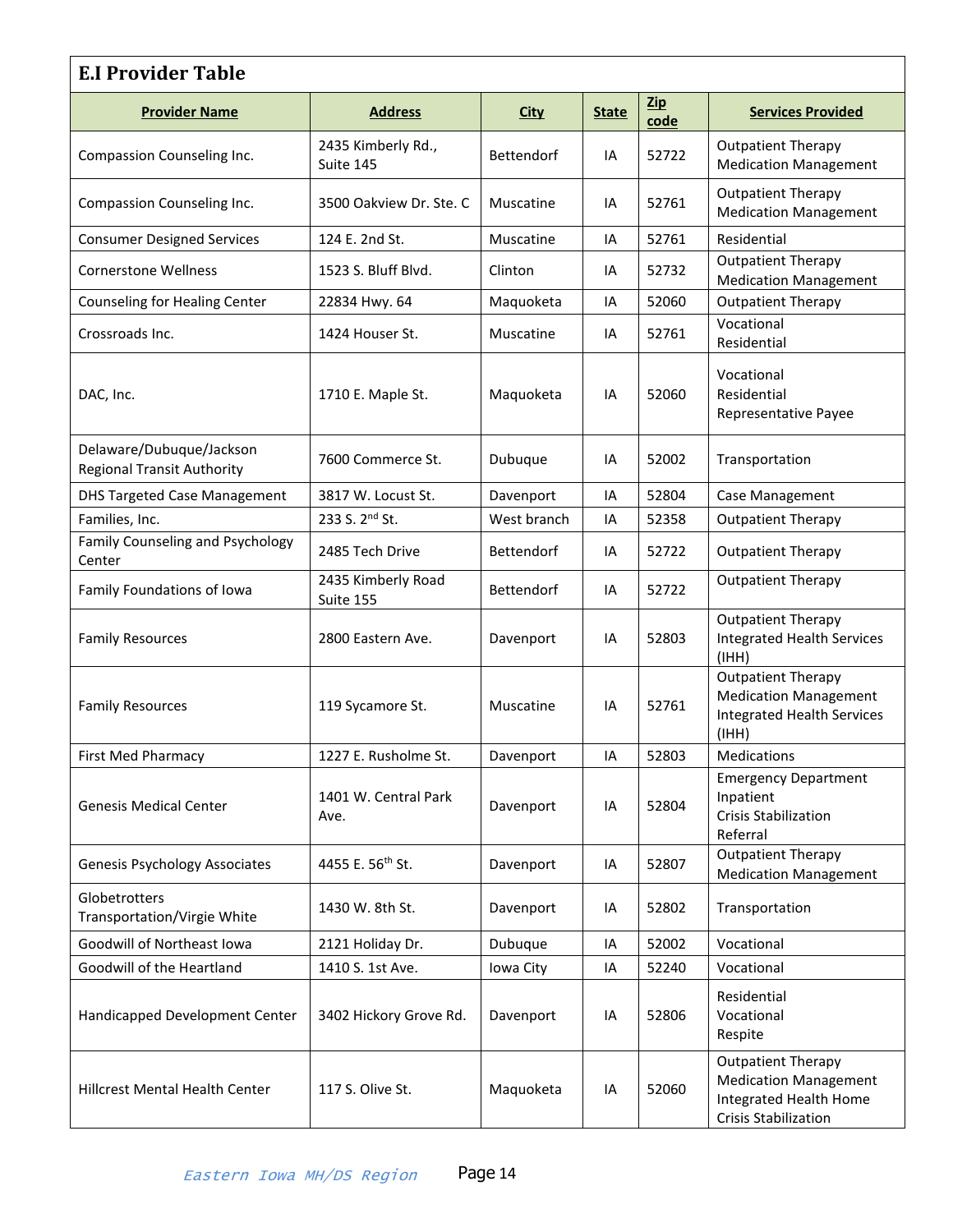| <b>E.I Provider Table</b>                |                                      |             |              |                        |                                                                                                     |  |  |  |  |  |
|------------------------------------------|--------------------------------------|-------------|--------------|------------------------|-----------------------------------------------------------------------------------------------------|--|--|--|--|--|
| <b>Provider Name</b>                     | <b>Address</b>                       | <b>City</b> | <b>State</b> | $\mathbf{Zip}$<br>code | <b>Services Provided</b>                                                                            |  |  |  |  |  |
| HyVee Drugstore                          | 510 E. 6 <sup>th</sup> St.           | Muscatine   | IA           | 52761                  | Medication                                                                                          |  |  |  |  |  |
| HyVee Grocery                            | 2600 2 <sup>nd</sup> Ave.            | Muscatine   | IA           | 52761                  | Medication                                                                                          |  |  |  |  |  |
| Jackson County Case Management           | 311 W. Platt St.                     | Maquoketa   | IA           | 52060                  | <b>Targeted Case Management</b>                                                                     |  |  |  |  |  |
| Jackson County Mental Health<br>Dept.    | 311 W. Platt St.                     | Maquoketa   | IA           | 52060                  | <b>Service Coordination</b><br>Outreach                                                             |  |  |  |  |  |
| Jackson County Regional Health<br>Center | 700 W. Grove St.                     | Maquoketa   | IA           | 52060                  | <b>Emergency Room</b><br><b>Crisis Stabilization</b><br>Referral                                    |  |  |  |  |  |
| Liberty Counseling                       | 1912 Middle Rd., Suite<br>300B       | Bettendorf  | IA           | 52722                  | <b>Outpatient Therapy</b>                                                                           |  |  |  |  |  |
| Lutheran Services in Iowa                | 315 Iowa Ave. Ste. C                 | Muscatine   | IA           | 52761                  | Residential<br><b>Outpatient Therapy</b><br><b>Community Support</b>                                |  |  |  |  |  |
| Lutheran Services in Iowa                | 315 5 <sup>th</sup> Ave. South       | Clinton     | IA           | 52732                  | <b>Crisis Stabilization</b>                                                                         |  |  |  |  |  |
| Mercy Medical Center-Clinton             | 1410 N. 4th St.                      | Clinton     | IA           | 52732                  | Inpatient<br><b>Crisis Stabilization</b><br><b>Emergency Department</b><br>Referral                 |  |  |  |  |  |
| Midwest Building Services Inc.           | 2720 Ripley St.                      | Davenport   | IA           | 52803                  | Home and Vehicle<br>Modification                                                                    |  |  |  |  |  |
| <b>Muscatine Community Services</b>      | 315 Iowa Ave.                        | Muscatine   | IA           | 52761                  | Service Coordination<br>Case Management<br>Guardian/Conservator<br>Outreach<br>Representative Payee |  |  |  |  |  |
| <b>Muscatine City Transit</b>            | 1459 Washington St.                  | Muscatine   | IA           | 52761                  | Transportation                                                                                      |  |  |  |  |  |
| New Dawn Counseling                      | 2821 Highway 22                      | Muscatine   | IA           | 52761                  | <b>Outpatient Therapy</b>                                                                           |  |  |  |  |  |
| New Choices Inc.                         | 2501 18 <sup>th</sup> St., Suite 201 | Bettendorf  | IA           | 52722                  | Residential<br>Home Health                                                                          |  |  |  |  |  |
| New Choices Inc.                         | 2213 Grand Ave.                      | Muscatine   | IA           | 52761                  | Residential<br>Home Health                                                                          |  |  |  |  |  |
| New Choices Inc.                         | 2320 N. 2nd St.                      | Clinton     | IA           | 52732                  | Residential<br>Home Health                                                                          |  |  |  |  |  |
| Optimae Life Services                    | 3500 Harmony Ct.                     | Muscatine   | IA           | 52761                  | <b>Outpatient Therapy</b><br>Representative Payee<br>Residential<br>Home Health                     |  |  |  |  |  |
| Pathways Living Center Inc.              | P.O. Box 1896                        | Clinton     | IA           | 52732                  | <b>Outpatient Therapy</b><br>Residential                                                            |  |  |  |  |  |
| Philips Lifeline (PERS)                  | 3421 W. 9th St.                      | Waterloo    | IA           | 50702                  | <b>Medical Alert System</b><br>Caregiver Resources, Falls<br>Safety Resources                       |  |  |  |  |  |
| <b>REM Iowa Community Services</b>       | 4711 N. Brady St.                    | Davenport   | IA           | 52806                  | Residential                                                                                         |  |  |  |  |  |
| <b>REM Iowa Community Services</b>       | 616 1st Ave. N.                      | Mt. Vernon  | IA           | 52314                  | Residential                                                                                         |  |  |  |  |  |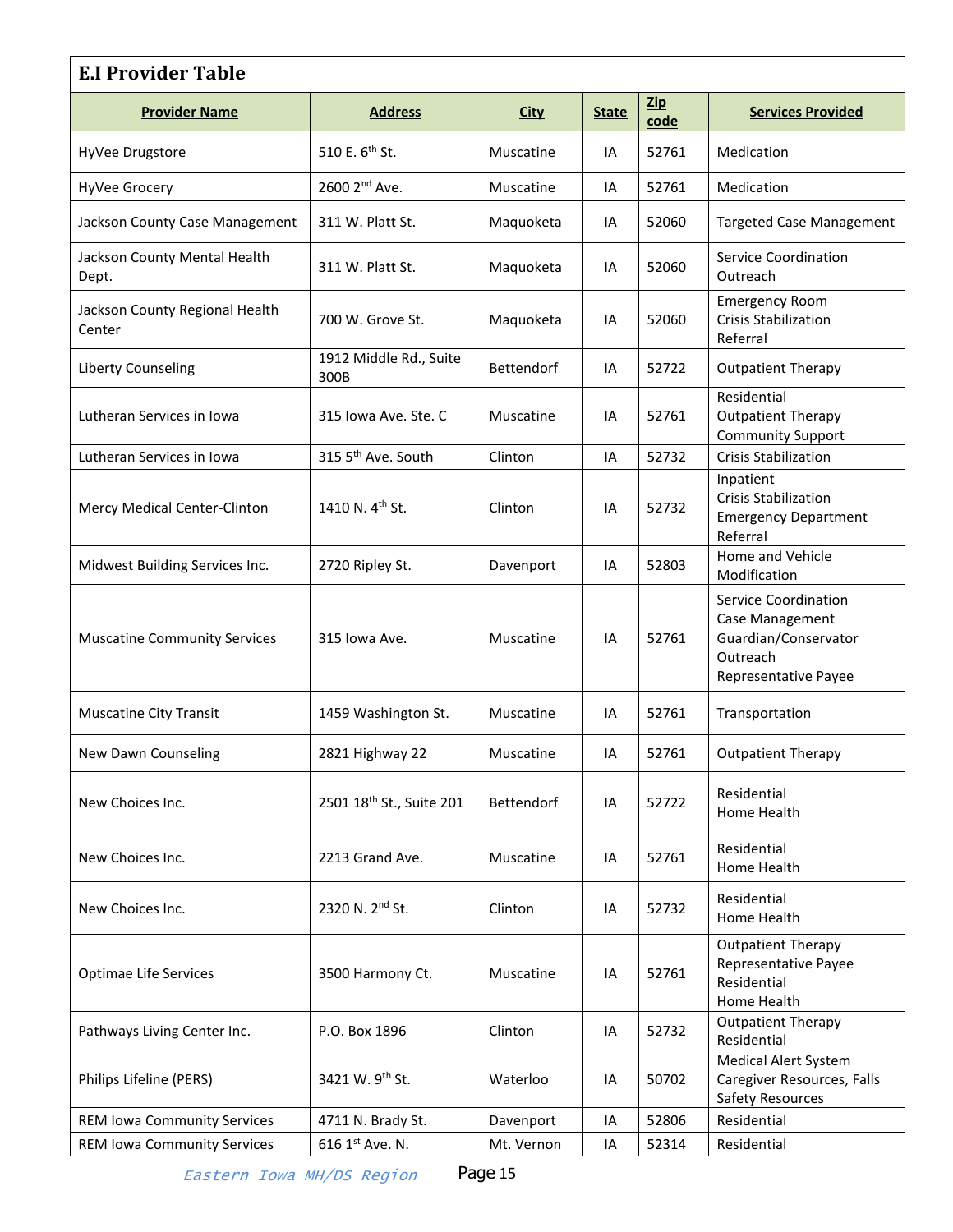| <b>E.I Provider Table</b>                                       |                              |             |              |             |                                                                                                                                                                                                          |  |  |  |  |  |
|-----------------------------------------------------------------|------------------------------|-------------|--------------|-------------|----------------------------------------------------------------------------------------------------------------------------------------------------------------------------------------------------------|--|--|--|--|--|
| <b>Provider Name</b>                                            | <b>Address</b>               | <b>City</b> | <b>State</b> | Zip<br>code | <b>Services Provided</b>                                                                                                                                                                                 |  |  |  |  |  |
| <b>River Bend Transit</b>                                       | 7440 Vine Street Court       | Davenport   | IA           | 52806       | Transportation                                                                                                                                                                                           |  |  |  |  |  |
| <b>Scott County Community Services</b>                          | 600 W. 4 <sup>th</sup> St.   | Davenport   | IA           | 52801       | <b>Service Coordination</b><br>Outreach<br>Guardian/Conservator<br>Representative Payee                                                                                                                  |  |  |  |  |  |
| Skyline Center                                                  | 2600 N. 4th St.              | Clinton     | IA           | 52732       | Residential<br>Vocational<br>Home Health                                                                                                                                                                 |  |  |  |  |  |
| <b>Systems Unlimited</b>                                        | 114 W. 5 <sup>th</sup> St.   | Tipton      | IA           | 52772       | Residential<br>Vocational                                                                                                                                                                                |  |  |  |  |  |
| Unity Point Clinic                                              | 1518 Mulberry Ave.           | Muscatine   | IA           | 52761       | <b>Emergency Department</b><br><b>Crisis Stabilization</b><br>Referral<br><b>Outpatient Therapy</b><br><b>Medication Management</b><br>Home Health                                                       |  |  |  |  |  |
| Unity Point Trinity Hospital                                    | 4600 3rd St.                 | Rock Island | $\mathbf{H}$ | 61265       | <b>Emergency Department</b><br><b>Crisis Stabilization</b><br>Referral<br>Inpatient                                                                                                                      |  |  |  |  |  |
| Trinity/Unity Point Robert Young<br><b>Mental Health Center</b> | 4600 3rd St.                 | Rock Island | $\mathbf{H}$ | 61265       | <b>Outpatient Therapy</b><br><b>Medication Management</b><br>Community Support -<br>Program<br><b>Integrated Health Services</b><br>(IHH)<br><b>Crisis Stabilization</b>                                 |  |  |  |  |  |
| Vera French Community Mental<br><b>Health Center</b>            | 1441 W. Central Park<br>Ave. | Davenport   | IA           | 52804       | <b>Outpatient Therapy</b><br><b>Medication Management</b><br>Outreach<br>Residential<br><b>Community Support</b><br>Program<br><b>Integrated Health Services</b><br>(HHH)<br><b>Crisis Stabilization</b> |  |  |  |  |  |
| <b>Wagner Pharmacy</b>                                          | 220 5th Ave. S.              | Clinton     | IA           | 52732       | Medication                                                                                                                                                                                               |  |  |  |  |  |
| <b>Wester Drug Store</b>                                        | 315 E. 2 <sup>nd</sup> St.   | Muscatine   | IA           | 52761       | Medication                                                                                                                                                                                               |  |  |  |  |  |
|                                                                 |                              |             |              |             |                                                                                                                                                                                                          |  |  |  |  |  |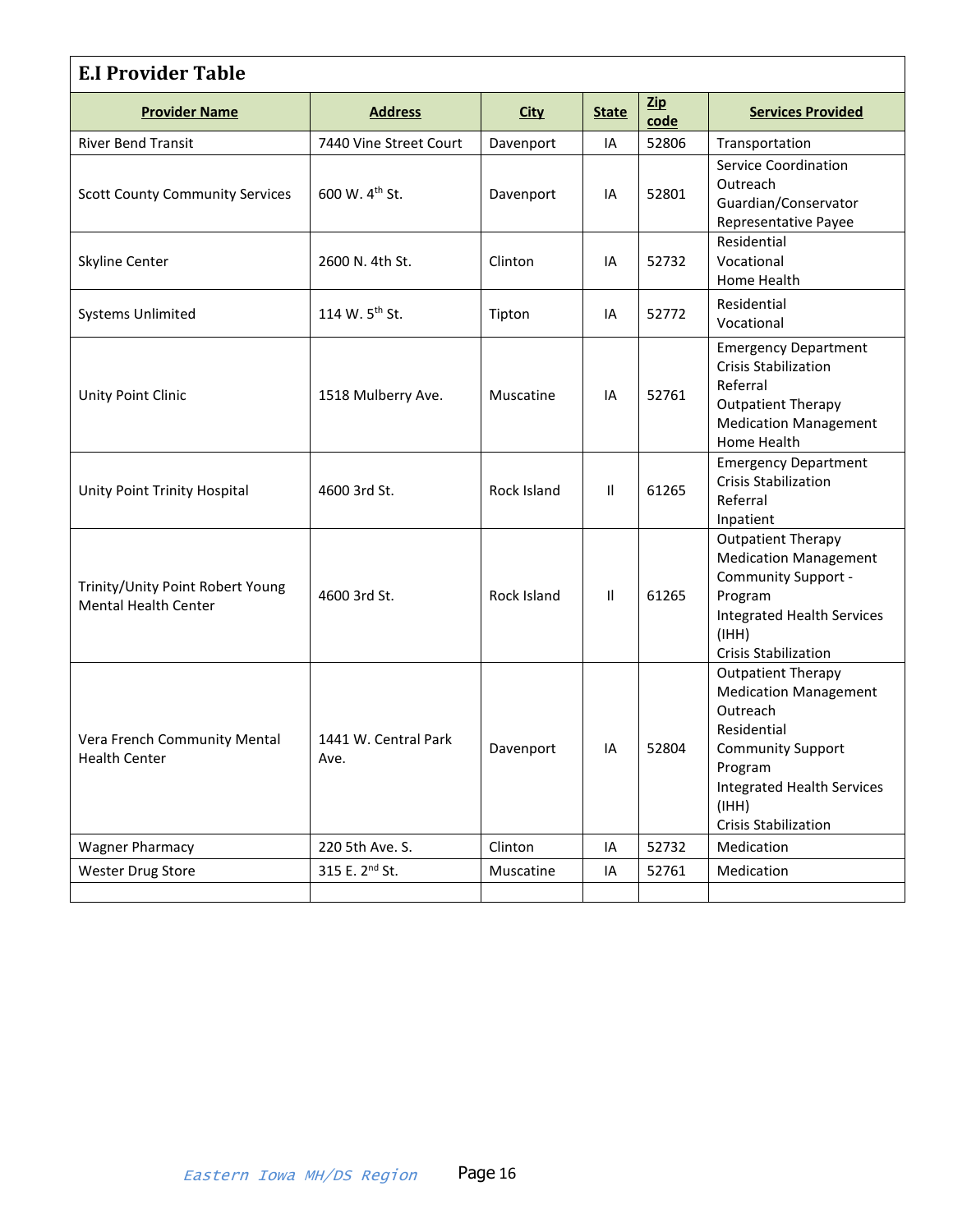### **F. Sliding Fee Schedule Table**

#### **Eastern IA Regional FY 2016 Sliding Fee Schedule**

#### **MONTHLY FEDERAL POVERTY LEVEL GROSS INCOME GUIDELINES Effective July 2015**

MONTHLY Income Thresholds by Sliding Fee Discount Pay Class and Percent of Poverty

<span id="page-16-0"></span>

| <b>Poverty</b><br>Level*             | 100%    | 150%         | 175%    |           | 200%      |         | 225%      |         | 250%      |         | 300%      |          | >300%      |
|--------------------------------------|---------|--------------|---------|-----------|-----------|---------|-----------|---------|-----------|---------|-----------|----------|------------|
| <b>Family</b><br><b>Size</b>         |         | $\leq$ Below |         | 15% Copay | 30% Copay |         | 45% Copay |         | 60% Copay |         | 75% Copay |          | ineligible |
| 1                                    | \$981   | \$1,471      | \$1,472 | \$1,716   | \$1,717   | \$1,962 | \$1,963   | \$2,207 | \$2,208   | \$2,452 | \$2,453   | \$2,943  | \$2,944    |
| $\mathbf{2}$                         | \$1327  | \$1,991      | \$1,992 | \$2,323   | \$2,324   | \$2,655 | \$2,656   | \$2,987 | \$2,988   | \$3,319 | \$3,320   | \$3,983  | \$3,984    |
| 3                                    | \$1,674 | \$2,511      | \$2,512 | \$2,930   | \$2,931   | \$3,348 | \$3,349   | \$3,767 | \$3,768   | \$4,185 | \$4,186   | \$5,023  | \$5,024    |
| 4                                    | \$2,021 | \$3,031      | \$3,032 | \$3,536   | \$3,537   | \$4,042 | \$4,043   | \$4,547 | \$4,548   | \$5,052 | \$5,053   | \$6,063  | \$6,064    |
| 5                                    | \$2,368 | \$3,551      | \$3,552 | \$4,143   | \$4,144   | \$4,735 | \$4,736   | \$5,327 | \$5,328   | \$5,919 | \$5,920   | \$7,103  | \$7,104    |
| 6                                    | \$2,714 | \$4,071      | \$4,072 | \$4,750   | \$4,751   | \$5,428 | \$5,429   | \$6,107 | \$6,108   | \$6,785 | \$6,786   | \$8,143  | \$8,144    |
| 7                                    | \$3,061 | \$4,591      | \$4,592 | \$5,356   | \$5,357   | \$6,122 | \$6,123   | \$6,887 | \$6,888   | \$7,652 | \$7,653   | \$9,183  | \$9,184    |
| 8                                    | \$3,408 | \$5,111      | \$5,112 | \$5,963   | \$5,964   | \$6,815 | \$6,816   | \$7,667 | \$7,668   | \$8,519 | \$8,520   | \$10,223 | \$10,224   |
| Each<br>Additional<br>person,<br>add | \$347   | \$520        | \$607   |           | \$693     |         | \$780     |         | \$866     |         | \$1,040   |          |            |

\*Based on: CMCS/CAHPG/DEEO 2015 Poverty Guidelines. Discount Percentages are changed on an annual basis effective July 1st to be included with the Annual Plan. (HTTP//ASPE.HHS.GOV/POVERTY)